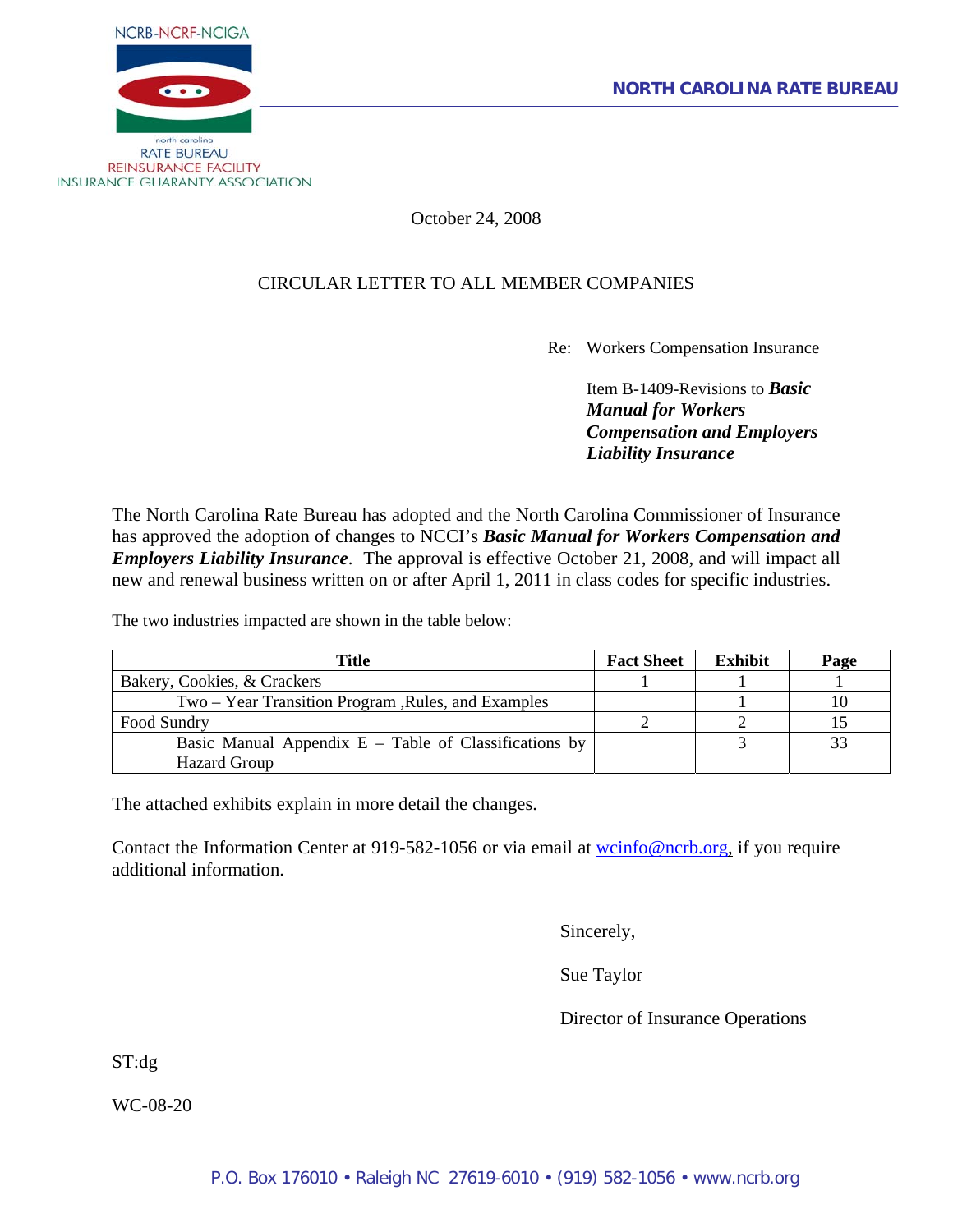### **ITEM B1409—REVISIONS TO BASIC MANUAL CLASSIFICATIONS AND APPENDIX E-CLASSIFICATIONS BY HAZARD GROUP**

# **EXHIBIT 1—FACT SHEET**

### **BAKERY, COOKIES, & CRACKERS**

### **PROPOSAL**

The focus of the proposed changes for this industry is to combine operations into classifications that reflect exposures common to those operations.

### **NCCI recommends the following national treatment for classifications:**

1. Revise the phraseology of Code 2003—Bakery& Drivers, Route Supervisors to Bakery— Salespersons & Drivers. This will clarify the application of salespersons or drivers who stock the shelves at their customer's location when they deliver product.

The phraseology note of Code 2003 will also be revised to clarify the treatment of <sup>a</sup> bakery with <sup>a</sup> retail store operation versus <sup>a</sup> retail store operation where no baking is done on the premises.

- 2. Discontinue Code 2001—Cracker Mfg. and reassign the exposure to Code 2003—Bakery— Salespersons & Drivers.
- 3. Revise the phraseology of Code 2002—Macaroni Mfg. to Pasta or Noodle Mfg.
- 4. Discontinue the cross-reference phraseology for Code 2003—Doughnut Mfg. & Drivers and include it in the phraseology note of Code 2003.

### **Hawaii Specific:**

NCCI recommends that Hawaii discontinue their state special cross-reference for Code 2003—Cookie Bakery & Drivers and adopt the new national treatment of Code 2003.

### **Maine Specific:**

NCCI recommends that Maine discontinue their state special cross-reference for Code 2003—Bakery & Drivers, Route Supervisors and Code 9083—Doughnut Shop—Retail and adopt the new national treatment of Code 2003. This will result in no change in application.

### **Montana Specific:**

NCCI recommends that Montana not adopt the national treatment and retain their state special phraseologies of Code 2003—Bakery Wholesale & Drivers and Code 2004—Bakery Retail—All Operations. The note for Code 2004 is being amended for consistency to correctly spell the word doughnut.

At the time of this filing, no experience has been reported for national Code 2001—Cracker Mfg. in Montana. Since Code 2001 is being discontinued, any experience that may develop prior to the effective date of this filing will be allocated to Montana state special Code 2003—Bakery Wholesale & Drivers or Code 2004—Bakery Retail—All Operations.

### **Oregon Specific:**

NCCI recommends that Oregon discontinue their state special cross-references for Code 2003—Bakery & Drivers, Route Supervisors, Code 8017—Bakeries—Retail Store Sales, and Code 9079—Specialty Baked Goods Shops & Drivers and adopt the new national treatment of Code 2003. This will not result in any change in application or assignment from the current application. Bakeries with restaurant operations will continue to be assigned to Code 9079 in Oregon.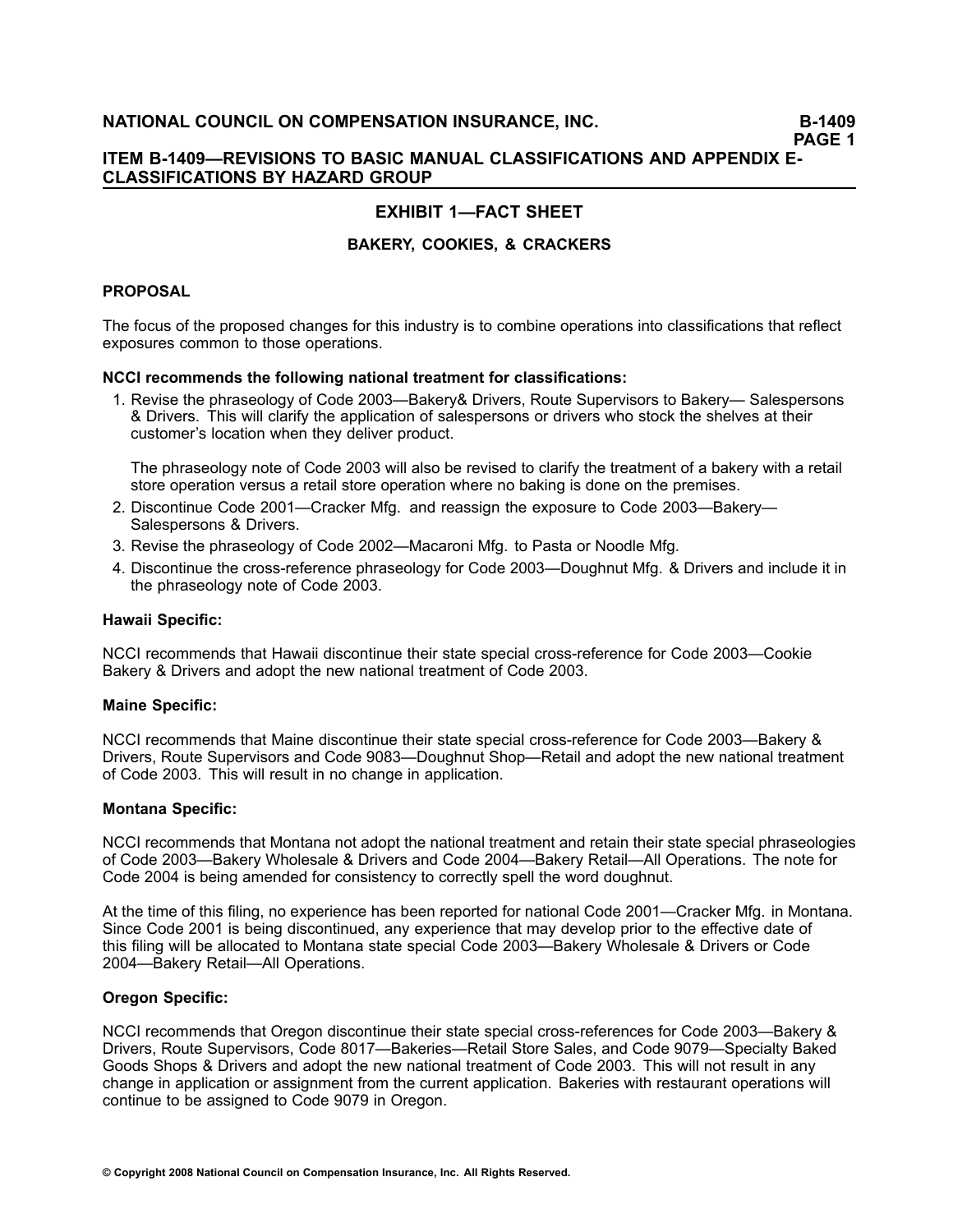### **ITEM B1409—REVISIONS TO BASIC MANUAL CLASSIFICATIONS AND APPENDIX E-CLASSIFICATIONS BY HAZARD GROUP**

### **EXHIBIT 1—FACT SHEET (CONT'D)**

#### **Virginia Specific:**

NCCI recommends that Virginia update the Scope descriptions for Code 2016, Code 2095, Code 9082, and Code 9083 to reflect the changes being made.

### **BACKGROUND AND BASIS FOR CHANGE**

There are three distinct types of products produced by bakeries. They are baked goods with one, <sup>a</sup> short shelf life, two, <sup>a</sup> longer shelf life, and three, those made to be frozen prior to distribution.

Examples of goods with <sup>a</sup> short shelf life of several weeks include bread, cake, rolls, bread stuffing or crumbs, unfrozen sweet yeast goods (doughnuts, sweet rolls, and coffee cake), soft cakes, pies, and pastries. Examples of bakery goods with <sup>a</sup> longer shelf life of several months include cookies, crackers, toaster pastries, ice cream cones or cups, and pretzels. Frozen bakery items have an extended shelf life. Frozen bakery items include frozen baked goods, cookies and crackers, raw uncooked breads, cookie dough, frozen pies, sweet yeast goods, soft cakes, and pastries.

There are common steps in the production of any baked good. Both dry and frozen ingredients are mixed to produce the dough. The dough is individually formed and shaped for each item to be baked. Fillings may be added to pies in this stage. Hand tools such as cookie cutters, knives, rolling pins, etc. may be used, and/or the dough can be placed into pans, muffin tins, etc.

The formed dough is then stored in one of three places: It is refrigerated temporarily while waiting for space in the oven to be baked, frozen for use at <sup>a</sup> later time, or stored in <sup>a</sup> warm moist area where yeast products are allowed to rise prior to baking. All products are baked with the exception of doughnuts, which are deep fried. Most baked items are allowed to cool after being baked and then packaged for shipment.

The processes used to manufacture tortillas are similar to those used for baking bread. Both involve mixing dough, forming, shaping, baking, cooling and packaging. To make flour tortillas, the dough is mixed, extruded to the correct size, allowed to rise for <sup>a</sup> short period, flattened, quickly baked, sorted, and packaged. The process to make corn tortillas is slightly different, starting with the mixing of the dough. The corn-based dough is cooked prior to extrusion and does not need to rise. It is quickly baked, cooled, sorted, and packaged. The majority of the operations are wholesale, but some are retail as well.

Pasta also has three distinct types of products: fresh gourmet type, dry and packaged, and frozen. The fresh gourmet type has <sup>a</sup> short shelf life. Both dry and packaged and frozen have extended shelf lives. Bakery products and pasta products have similarities in categories of products produced and their shelf lives. Pasta manufacturers make <sup>a</sup> variety of products that include spaghetti, macaroni, vermicelli, and noodle products.

The largest portion of pasta sales comes from the dry and packaged portion with the frozen pasta segment being the fastest growing. Most of the pasta is made from water and special semolina flour that is milled from Durum wheat. Other ingredients, coloring, fillings, and flavorings, may be added to the mix to make <sup>a</sup> wide range of pasta, which comes in many shapes and sizes. Noodles differ from the other pasta products in that eggs are added to the mixture in their production.

Large wholesale commercial bakeries are highly mechanized with considerable hand packaging operations and delivery of their products on <sup>a</sup> large scale to wholesale customers. Retail bakery operations tend to be more hands-on in the manufacturing process, less mechanized, and they have a walk-in customer base.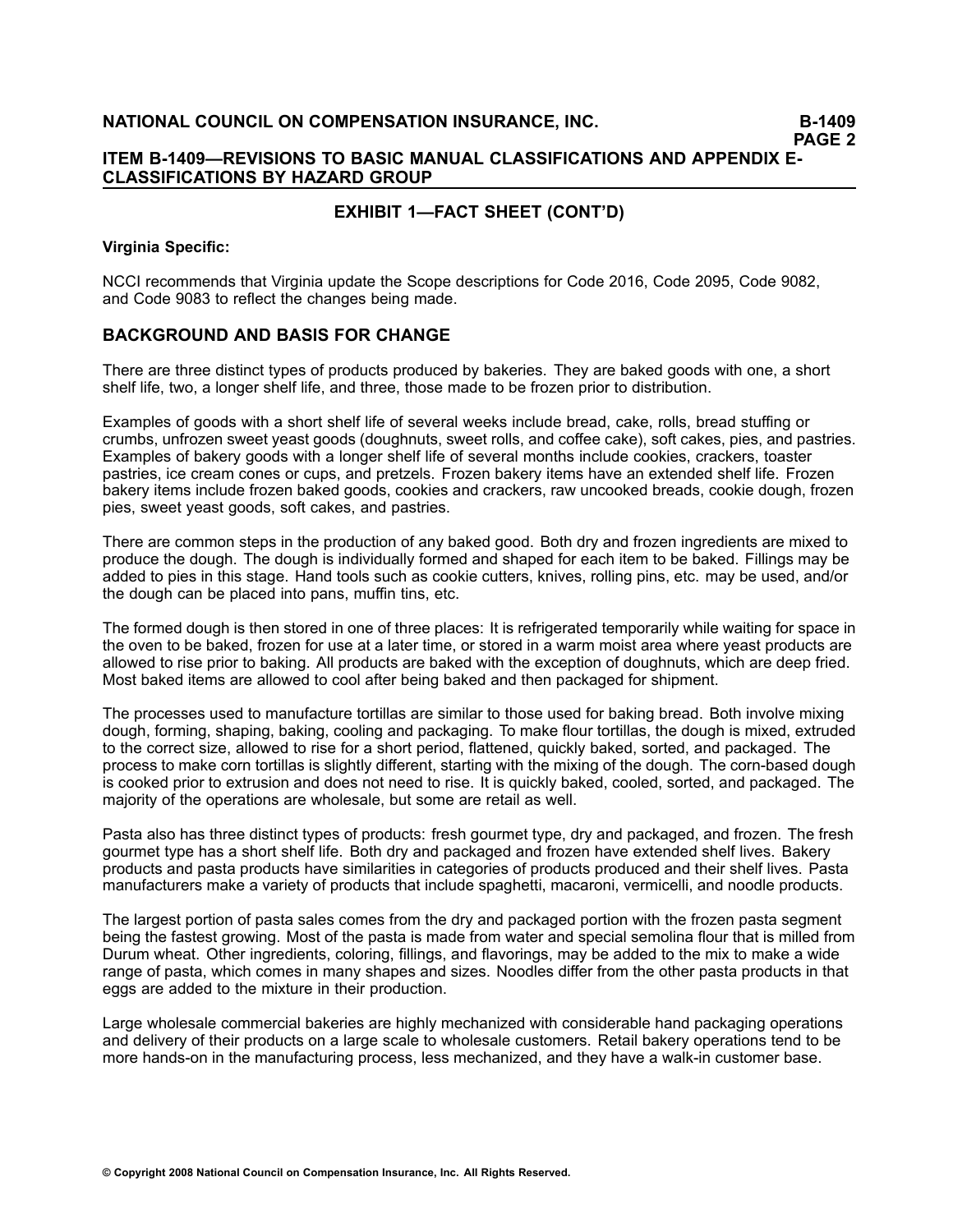### **ITEM B1409—REVISIONS TO BASIC MANUAL CLASSIFICATIONS AND APPENDIX E-CLASSIFICATIONS BY HAZARD GROUP**

### **EXHIBIT 1—FACT SHEET (CONT'D)**

#### **IMPACT**

This item proposes that Code 2001—Cracker Mfg. be discontinued and its experience combined into newly defined national Code 2003. A review has been conducted using the latest approved loss cost or rate filing experience to determine the need for <sup>a</sup> loss cost or rate transition program. Based on the result of this review, a two-year transition is being proposed. Using a transition will help minimize the impact to both individual risk premium charges and overall statewide premium.

The other changes to this industry primarily consists of the consolidation of cross–references into the actual classification wording and this consolidation is not expected to result in <sup>a</sup> reclassification of risk payroll or change in loss costs, rates, or premium.

#### **Hawaii Specific:**

It is proposed that Hawaii eliminate the state special wording currently existing for Code 2003 and adopt the national proposal. The elimination of the state special phraseology is not expected to result in additional changes in premium beyond the national proposal to combine Code 2001 into Code 2003.

#### **Maine Specific:**

It is proposed that Maine eliminate the state special wording currently existing for Code 2003 and Code 9083 and adopt the national phraseology for both codes. The elimination of the state special phraseologies is not expected to result in additional changes in premium beyond the national proposal to combine Code 2001 into Code 2003.

### **Montana Specific:**

It is proposed that Montana eliminate national Code 2001—Cracker Mfg. There is no proposal to change the current existing state special wording for Code 2003 or Code 2004. Due to the lack of data in Code 2001 in Montana, this proposal will have no impact on individual risks or statewide premium.

### **Oregon Specific:**

It is proposed that Oregon adopt the national treatment by eliminating the state special cross-reference phraseologies regarding this industry that are currently included in Codes 2003, 8017, and 9079. The elimination of the state special phraseologies are not expected to result in <sup>a</sup> reassignment of payroll or in <sup>a</sup> premium change beyond that stated in the national proposal in regard to combining Code 2001 into Code 2003.

#### **Virginia Specific:**

NCCI recommends that Virginia update the Scope descriptions for Code 2016, Code 2095, Code 9082, and Code 9083. These changes are not anticipated to result in any reclassification of risk payroll or result in <sup>a</sup> change in loss cost, rate, or premium.

No transition program proposal is being made in Virginia for the recommendation to discontinue and combine Code 2001 into newly defined Code 2003.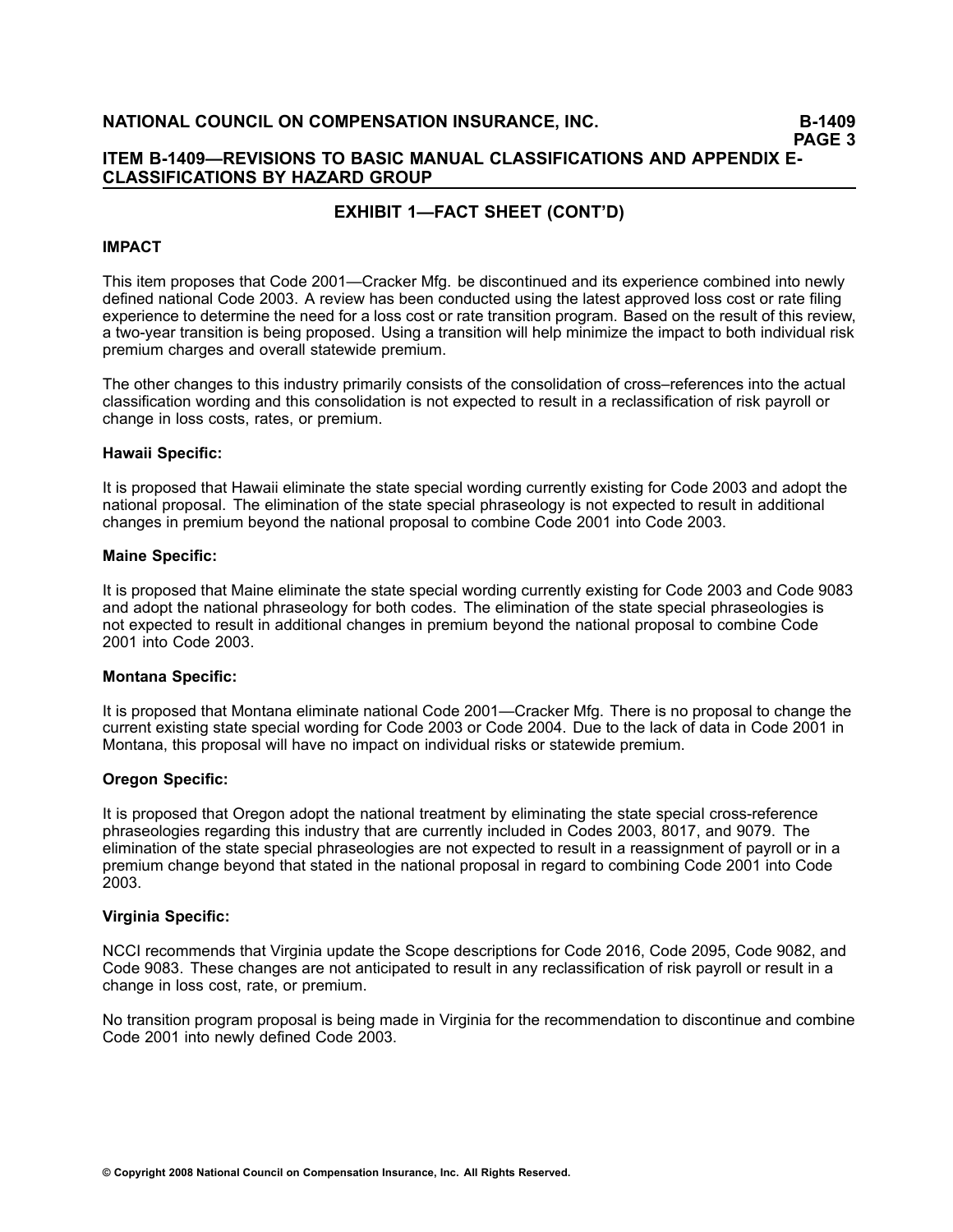### **ITEM B1409—REVISIONS TO BASIC MANUAL CLASSIFICATIONS AND APPENDIX E-CLASSIFICATIONS BY HAZARD GROUP**

### **EXHIBIT 1—FACT SHEET (CONT'D)**

#### **IMPLEMENTATION**

This item is applicable to new and renewal voluntary and assigned risk policies, and will become effective concurrently with each state's approved rate/loss cost filing for the 2011 filing cycle. For example, this item will be effective January 1, 2011 for approved rate/loss cost filings that have <sup>a</sup> January 1, 2011 effective date. Similarly, this item will be effective July 1, 2011 for approved rate/loss cost filings that have <sup>a</sup> July 1, 2011 effective date.

This fact sheet includes a two-year transition program. The following pages include the actual transition program rules along with an example of the transition program calculations. The rules give additional detail to the initiation and final implementation dates associated with this transition program.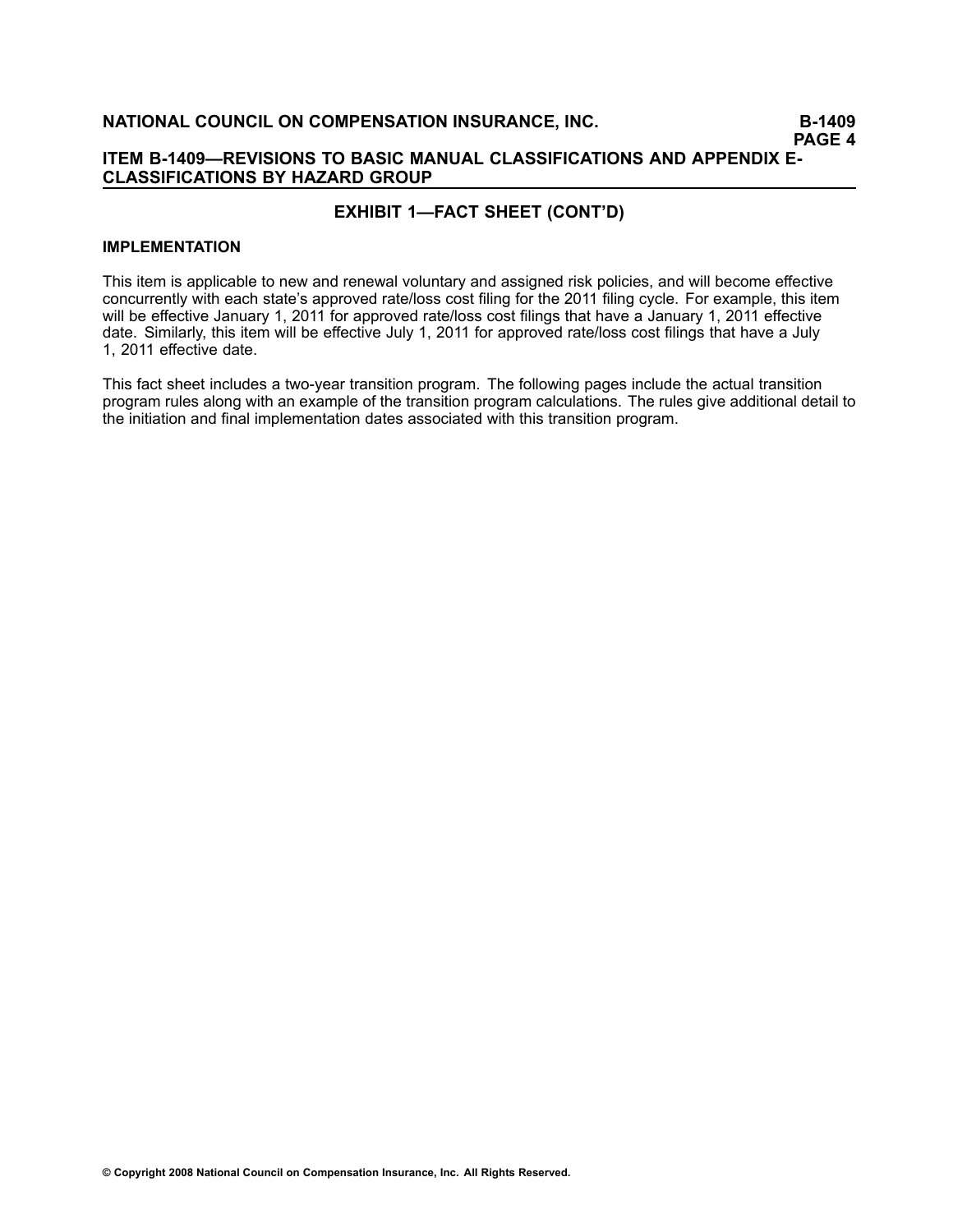**PAGE 5**

**ITEM B1409—REVISIONS TO BASIC MANUAL CLASSIFICATIONS AND APPENDIX E-CLASSIFICATIONS BY HAZARD GROUP**

### **EXHIBIT 1—NATIONAL CLASSIFICATIONS BASIC MANUAL—2001 EDITION BAKERY, COOKIES, & CRACKERS CLASSIFICATIONS**

#### **CURRENT NATIONAL PHRASEOLOGY TO REMAIN EFFECTIVE UNTIL THE COMPLETION DATE OF THE TRANSITION PROGRAM \* OF THIS ITEM**

#### **[2003](file:///C:/manuscript/hyperlink.asp?docid=2003<?Pub & EntityName=amp>manualtitle=scopesxml) BAKERY & DRIVERS, ROUTE SUPERVISORS**

#### **TO BE IMPLEMENTED ON THE COMPLETION DATE OF THE TRANSITION PROGRAM FOR EACH STATE**

### **[2003](file:///C:/manuscript/hyperlink.asp?docid=2003<?Pub & EntityName=amp>manualtitle=scopesxml) BAKERY-SALESPERSONS & DRIVERS<del>, ROUTE SUPERVISORS</del>**

Code 2003 is assigned to the manufacture of three categories of bakery items: baked goods, cookies and crackers, and cooked or uncooked frozen items. Baked goods include, but are not limited to, bread, bagels, cake, sweet yeast goods (doughnuts and sweet rolls), pies, pizza dough, and tortillas (corn or flour). Cookies and crackers include, but are not limited to toaster pastries, ice cream cones, wafers, matzoth, and soft pretzels. Cooked or uncooked frozen bakery items include, but are not limited to frozen pies, sweet yeast goods, bread, cookie or pizza dough, and pastries.

If an insured qualifies for Code 2003 and Code 8017, or Code 2003 and <sup>a</sup> restaurant class, <sup>a</sup> division of payroll for employees exposed to both baking and store or baking and restaurant operations is permitted, provided that conditions described in *Basic Manual* are met. If <sup>a</sup> bakery operates a store that sells baked goods for on-premises consumption or both on- and off-premises consumption, that store is classified to the appropriate restaurant code. The assignment of <sup>a</sup> restaurant class under these circumstances is not dependent on the percentage of goods consumed on or away from the premises. If <sup>a</sup> bakery operates <sup>a</sup> store that sells baked goods exclusively for off-premises consumption, that store is assigned to Code 8017.

Retail bakery and doughnut stores (no baking done on premises) that sell baked goods exclusively for off premises consumption will be separately rated to Code 8017. Retail bakery and doughnut stores that additionally prepare food or have on-premises consumption must be separately rated to the appropriate restaurant code.

Additional food preparation done by <sup>a</sup> retail bakery and doughnut stores (no baking done on premises) to enhance their products for breakfast, lunch, or dinner must be separately rated to the appropriate restaurant code. Examples of enhancements to bakery products include but are not limited to the addition of eggs, lunchmeats, bacon, lettuce, etc. Providing beverages (includes, but not limited to coffee, tea, fountain sodas, milk, prepackaged drinks, etc.) or prepackaged self serve condiments (includes, but not limited to butter, cream cheese, jams, spreads, etc.) to customers is not considered an enhancement.

\* For all applicable states, the two year transition program will be initiated concurrent with each state's approved rate/loss cost filing effective date for 2011 filing cycle. Refer to the state chart in the implementation section of the Memorandum.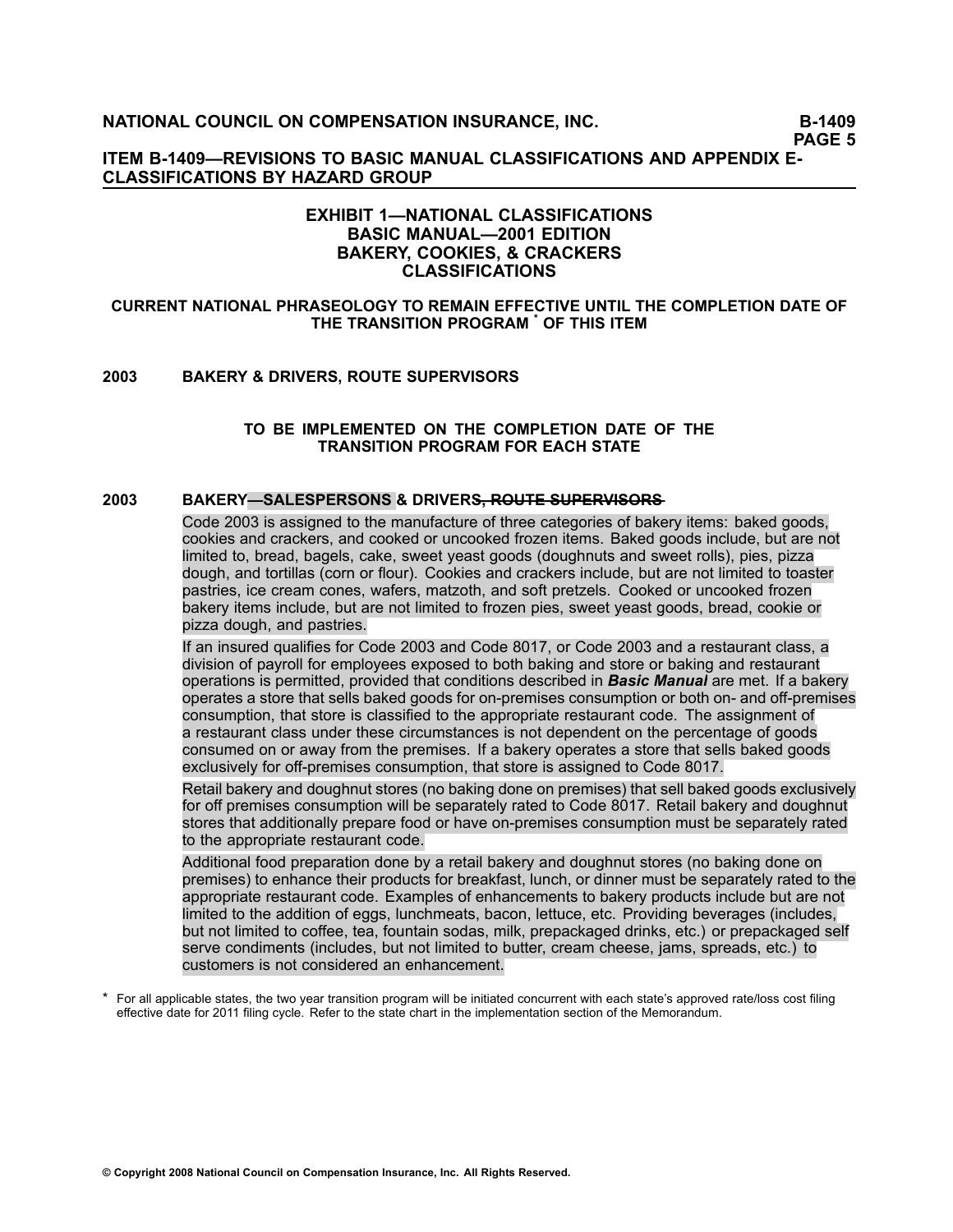**PAGE 6**

**ITEM B1409—REVISIONS TO BASIC MANUAL CLASSIFICATIONS AND APPENDIX E-CLASSIFICATIONS BY HAZARD GROUP**

### **EXHIBIT 1—NATIONAL CLASSIFICATIONS BASIC MANUAL—2001 EDITION BAKERY, COOKIES, & CRACKERS CLASSIFICATIONS**

#### **CURRENT NATIONAL PHRASEOLOGY TO REMAIN EFFECTIVE UNTIL THE COMPLETION DATE OF THE TRANSITION PROGRAM \* OF THIS ITEM**

**2001 CRACKER MFG.**

#### **TO BE IMPLEMENTED ON THE COMPLETION DATE OF THE TRANSITION PROGRAM FOR EACH STATE**

#### **[—2—0—0—1](file:///C:/manuscript/hyperlink.asp?docid=2001<?Pub & EntityName=amp>manualtitle=scopesxml) —C—R—A—C—K—E—R——M—F—G—.**

\* For all applicable states, the two year transition program will be initiated concurrent with each state's approved rate/loss cost filing effective date for 2011 filing cycle. Refer to the state chart in the implementation section of the Memorandum.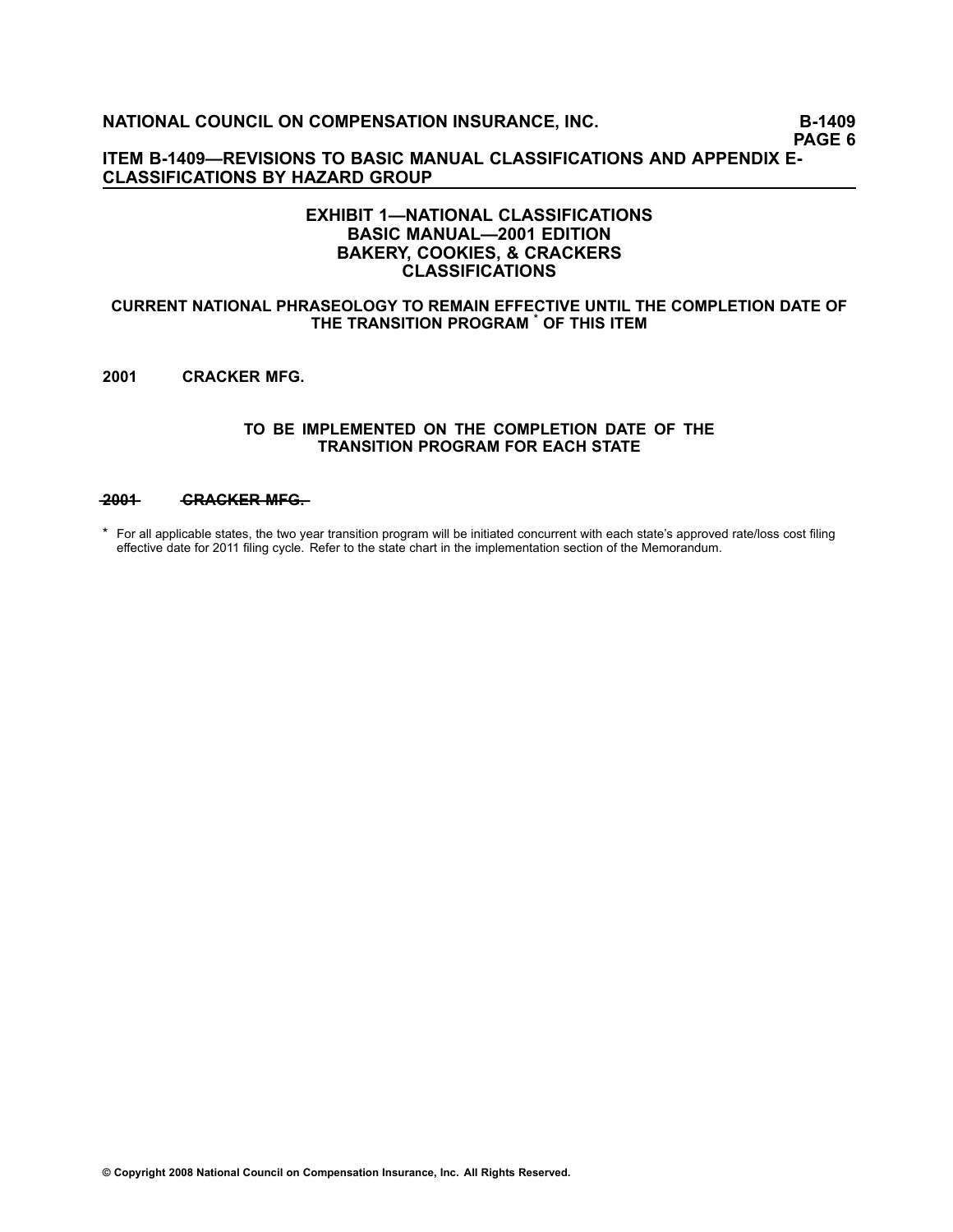**PAGE 7**

**ITEM B1409—REVISIONS TO BASIC MANUAL CLASSIFICATIONS AND APPENDIX E-CLASSIFICATIONS BY HAZARD GROUP**

> **EXHIBIT 1—NATIONAL CLASSIFICATIONS BASIC MANUAL—2001 EDITION BAKERY, COOKIES, & CRACKERS CLASSIFICATIONS**

**[2002](file:///C:/manuscript/hyperlink.asp?docid=2002<?Pub & EntityName=amp>manualtitle=scopesxml) • MACARONI MFG.**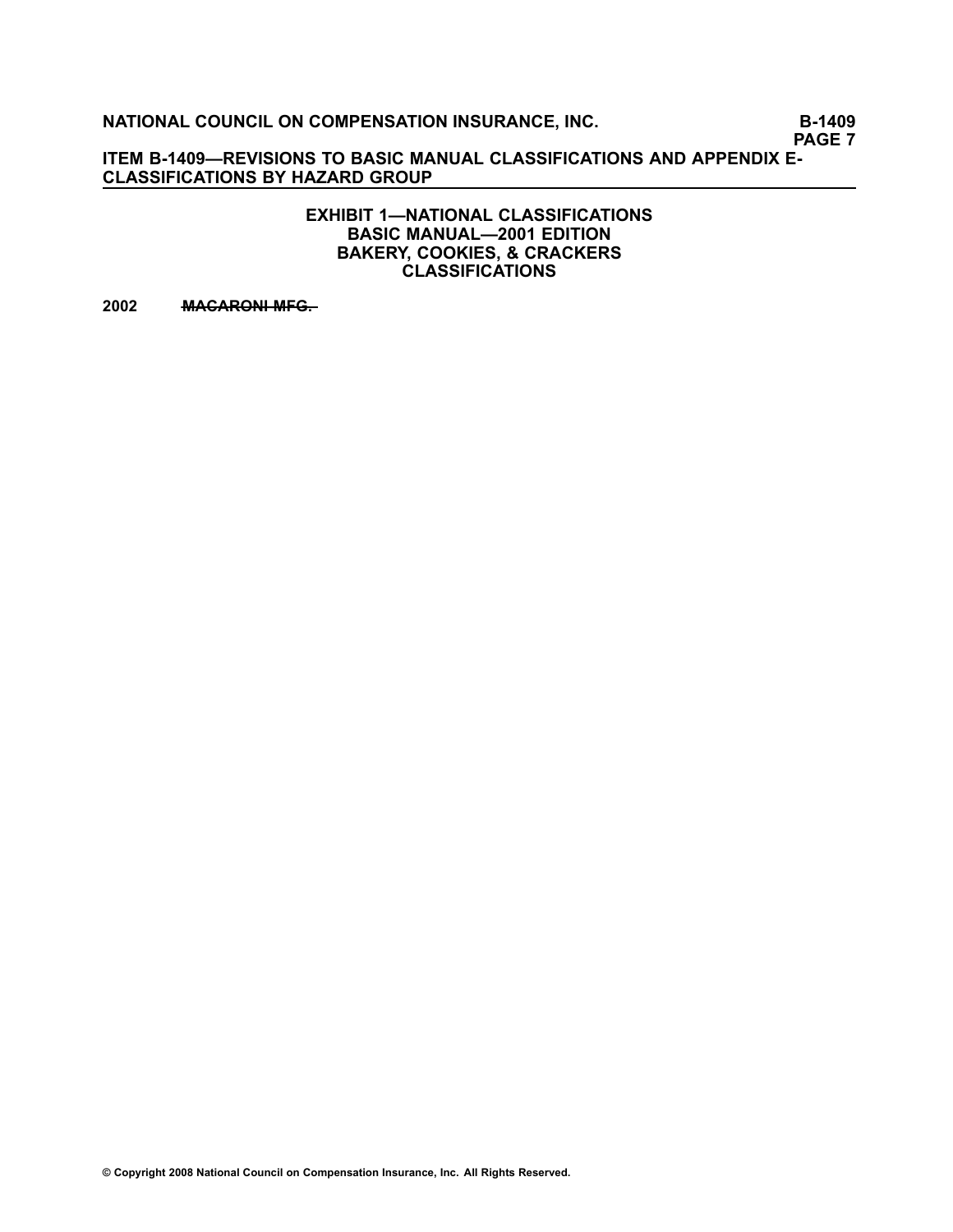### **EXHIBIT 1—NATIONAL CLASSIFICATIONS BASIC MANUAL—2001 EDITION BAKERY, COOKIES, & CRACKERS CLASSIFICATIONS**

### **[2002](file:///C:/manuscript/hyperlink.asp?docid=2002<?Pub & EntityName=amp>manualtitle=scopesxml) PASTA OR NOODLE MFG.**

Code 2002 includes, but is not limited to, spaghetti, macaroni, noodles, and other pasta products whose main ingredients are water and flour. Other ingredients, coloring, fillings, and flavorings may be added to the mix to make <sup>a</sup> wide range of pasta that comes in many shapes and sizes. Noodles differ from the other pasta products in that eggs are added to the mixture in their production.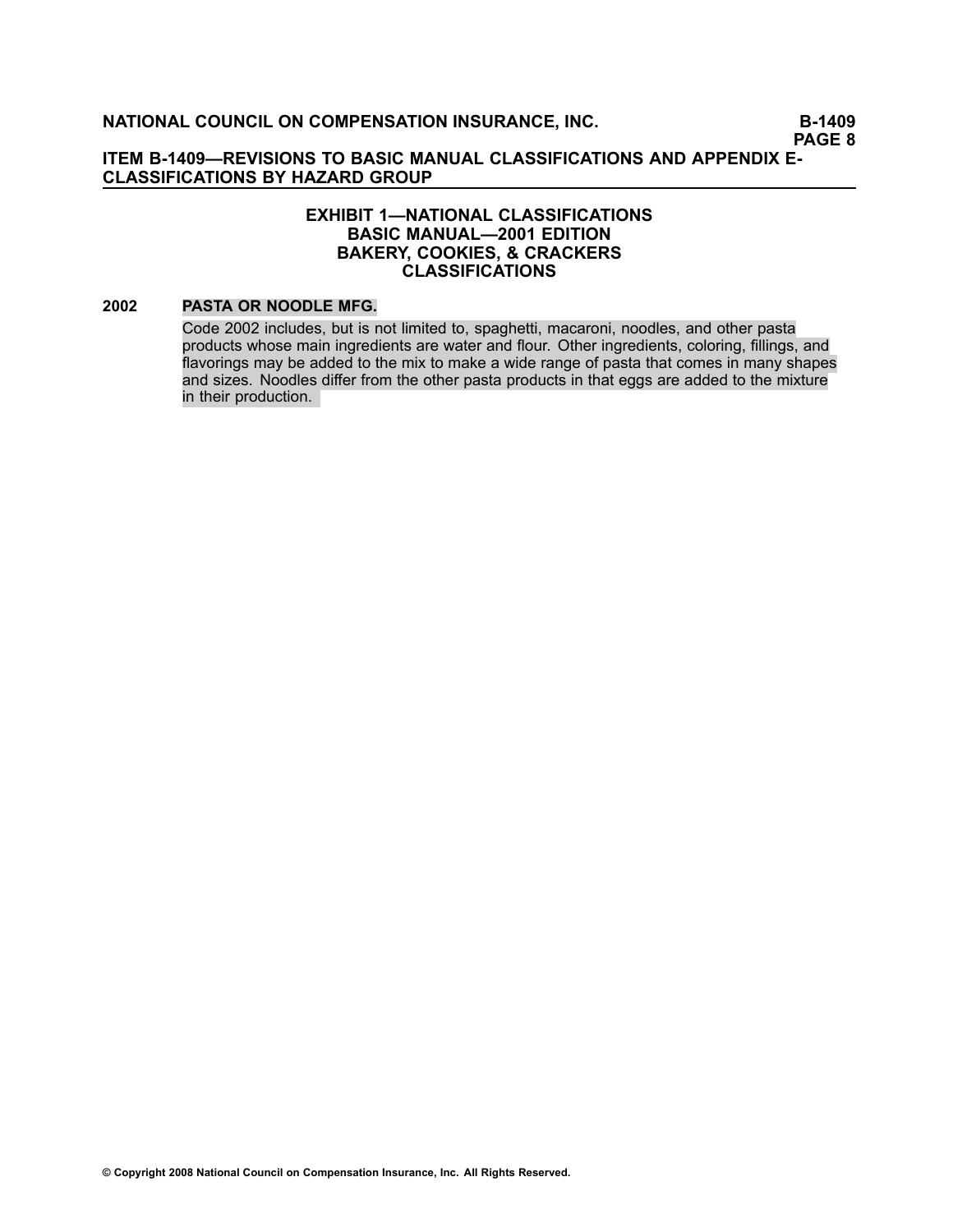**PAGE 9**

**ITEM B1409—REVISIONS TO BASIC MANUAL CLASSIFICATIONS AND APPENDIX E-CLASSIFICATIONS BY HAZARD GROUP**

### **EXHIBIT 1—NATIONAL CLASSIFICATIONS BASIC MANUAL—2001 EDITION BAKERY, COOKIES, & CRACKERS CLASSIFICATIONS**

#### **CURRENT NATIONAL PHRASEOLOGY TO REMAIN EFFECTIVE UNTIL THE COMPLETION DATE OF THE TRANSITION PROGRAM \* OF THIS ITEM**

#### **DOUGHNUT**

### **[2003](file:///C:/manuscript/hyperlink.asp?docid=2003<?Pub & EntityName=amp>manualtitle=scopesxml) Mfg. & Drivers**

**[9083](file:///C:/manuscript/hyperlink.asp?docid=9083<?Pub & EntityName=amp>manualtitle=scopesxml) Shop—Retail.** Applies to shops engaged in the preparation and sale of doughnuts, coffee, or other items for consumption on or away from the premises. If the shop does not qualify as Code [9083](file:///C:/manuscript/hyperlink.asp?docid=9083<?Pub & EntityName=amp>manualtitle=scopesxml)—Restaurant: Fast Food, classify as Code [9082—](file:///C:/manuscript/hyperlink.asp?docid=9082<?Pub & EntityName=amp>manualtitle=scopesxml)Restaurant NOC.

#### **TO BE IMPLEMENTED ON THE COMPLETION DATE OF THE TRANSITION PROGRAM FOR EACH STATE**

#### **—D—O—U—G—H—N—U—T**

#### **[2003](file:///C:/manuscript/hyperlink.asp?docid=2003<?Pub & EntityName=amp>manualtitle=scopesxml) ——Mfg. & Drivers**

- **[9083](file:///C:/manuscript/hyperlink.asp?docid=9083<?Pub & EntityName=amp>manualtitle=scopesxml) DOUGHNUT Shop—Retail.** Applies to shops engaged in the preparation and sale of doughnuts, coffee, or other items for consumption on or away from the premises. If the shop does not qualify as Code [9083](file:///C:/manuscript/hyperlink.asp?docid=9083<?Pub & EntityName=amp>manualtitle=scopesxml)—Restaurant: Fast Food, classify as Code [9082—](file:///C:/manuscript/hyperlink.asp?docid=9082<?Pub & EntityName=amp>manualtitle=scopesxml)Restaurant NOC.
- \* For all applicable states, the two year transition program will be initiated concurrent with each state's approved rate/loss cost filing effective date for 2011 filing cycle. Refer to the state chart in the implementation section of the Memorandum.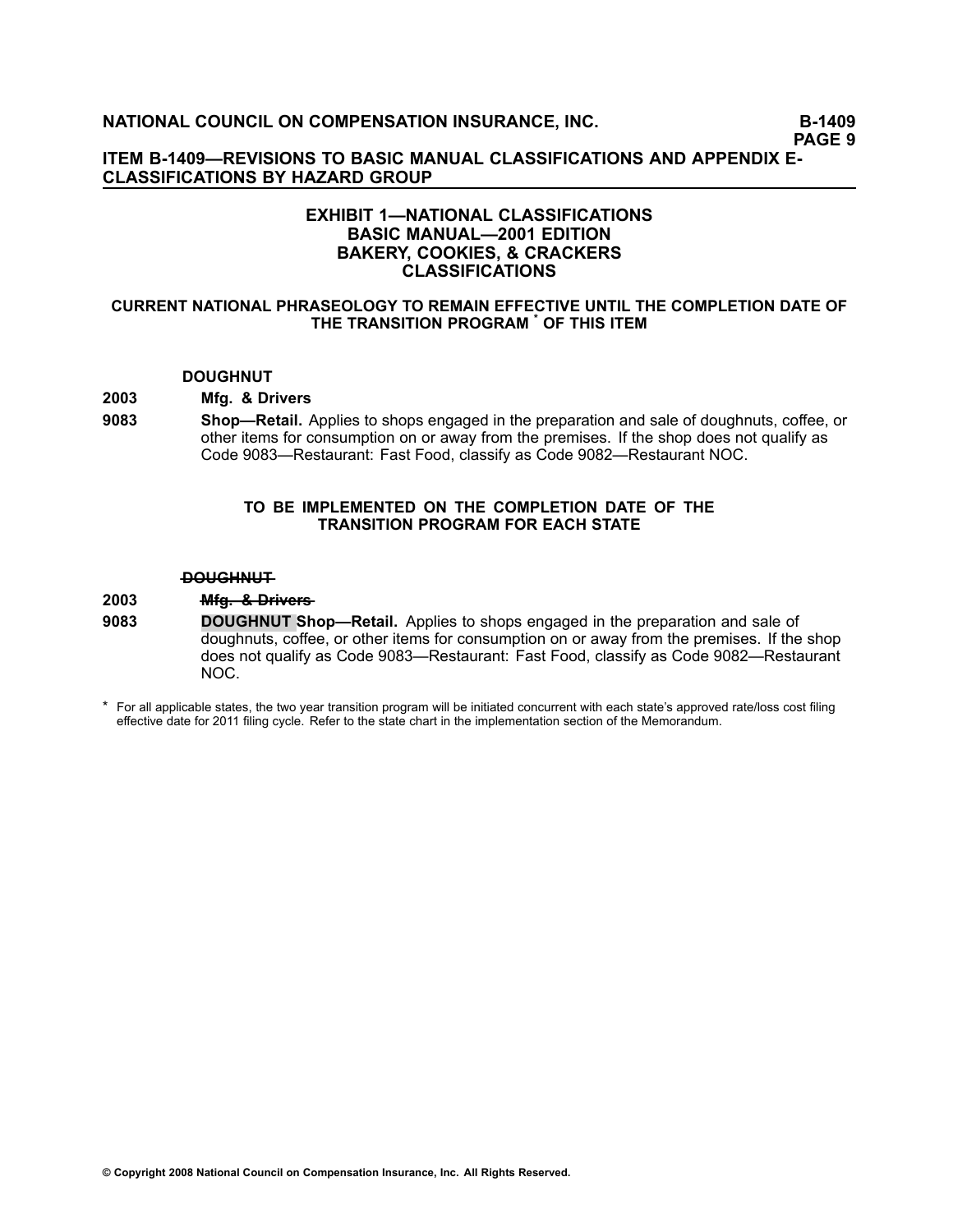### **ITEM B1409—REVISIONS TO BASIC MANUAL CLASSIFICATIONS AND APPENDIX E-CLASSIFICATIONS BY HAZARD GROUP**

### **EXHIBIT 1—BAKERY, COOKIES, & CRACKERS**

### **TWOYEAR TRANSITION PROGRAM RULES**

### (Applies in: AK, AL, AR, AZ, CO, CT, DC, FL, GA, HI, IA, ID, IL, IN, KS, KY, LA, MD, ME, **MO, MS, MT, NC, NE, NH, NM, NV, OK, OR, RI, SC, SD, TN, UT, VT, WV)**

The following are the rules of the two-year transition program implementing the rates/loss costs and rating values for Codes 2001 and 2003. NCCI will administer this program through each state's specific rate/loss cost classification experience filing revision process.

The state rate/loss cost filing revision where this transition program will initiate will be the first filing made with an effective date on or after the state approved effective date of this item filing. If <sup>a</sup> state rate/loss cost revision filing is made prior to the approval of this item, then that state's experience filing revision will not reflect the first year transition values. Instead the first year transition will be made to coincide with the next experience filing revision after the item approval is made and whose proposed effective date is on or after the approved item's effective date.

The following outlines the steps needed to implement the rates/loss costs and rating values for Codes 2001 and 2003 within each of the classification rate/loss cost filings. An example of the two-vear transition program calculation, including the weight value calculation, is shown in subsequent pages of this exhibit.

- A. Risks will continue to be classified to either Code 2001 or 2003 as appropriate until the elimination of Code 2001 in the second state rate/loss cost annual experience filing revision from which this transition program was initiated.
- B. As part of the first NCCI state rate/loss cost experience filing revision where this transition program is initiated, the payroll-weighted rate/loss cost of Codes 2001 and 2003 will be calculated using the latest available year's payroll and the standard calculated rate/loss cost of the two individual codes. If the payroll-weighted rate/loss cost is within the swing limits determined for Codes 2001 and 2003, then each of these codes will take on the rate/loss cost of the payroll-weighted rate/loss cost. Rating values will be determined by the same payroll weighting.

If the payroll-weighted rate/loss cost is outside of the filing's swing limits for any of the codes, then the rate/loss cost for each of the codes will be determined by <sup>a</sup> methodology weighting together (1) the payroll weighted rate/loss cost and (2) the standard calculated rate/loss cost for each code. The ratio used in this methodology will be first determined by calculating the maximum weighting value given to the payroll weighted rate/loss cost in order to keep the rates for Codes 2001 and 2003 within the swing limits of the filing. However, <sup>a</sup> 50% minimum weighting value must be used, regardless of the swing limits to execute the transition program within two years. Rating values will be calculated in <sup>a</sup> similar manner.

C. As part of the second NCCI state rate/loss cost classification experience filing revision, Code 2001 will be eliminated. All insured operations previously assigned to Code 2001 will then be assigned to Code 2003. The rate/loss cost for newly defined Code 2003 will be the payroll weighted rate/loss cost of Code 2001 and Code 2003 using this filing's latest available year of payroll and the standard calculated rate/loss cost of the two individual codes. Rating values will be determined by the same payroll weighting.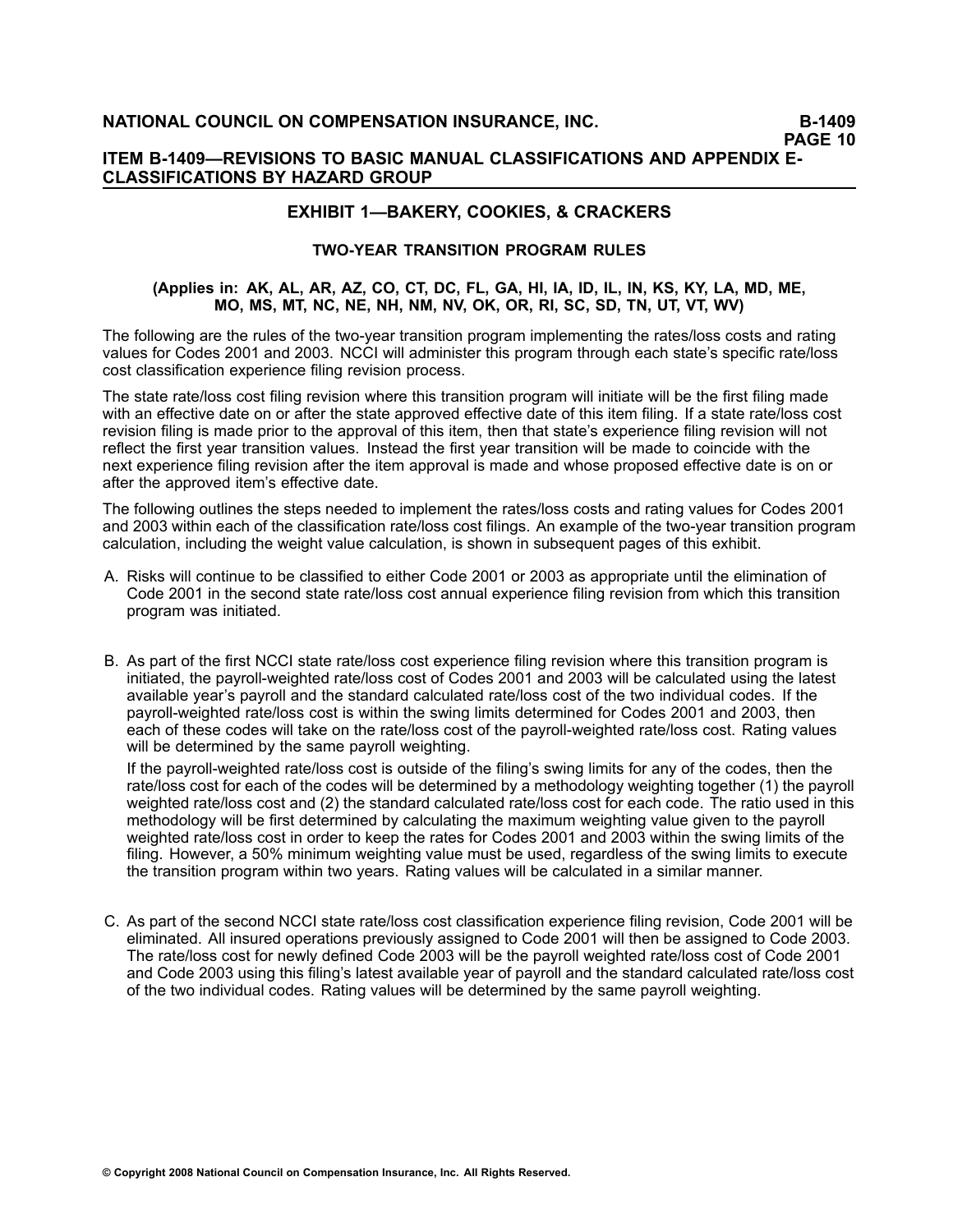# **EXHIBIT 1—BAKERY, COOKIES, & CRACKERS**

### **EXAMPLE OF TWOYEAR TRANSITION PROGRAM CALCULATION (Applies in: AK, AL, AR, AZ, CO, CT, DC, FL, GA, HI, IA, ID, IL, IN, KS, KY, LA, MD, ME, MO, MS, MT, NC, NE, NH, NM, NV, OK, OR, RI, SC, SD, TN, UT, VT, WV)**

**Note:** The rates/loss costs used in the following example are for illustration purposes only and are not the actual rates/loss costs in use, nor do they represent expected actual rates/loss costs for the codes indicated.

In the following example, the "Payroll-Weighted Rate/Loss Cost" for each year can be calculated by using the "NCCI Initially Calculated Rate/Loss Cost" and the payroll for the latest available year.

The following assumptions are made for this example:

|                       | Code XXX1 | Code XXX2 | Code XXX3 |
|-----------------------|-----------|-----------|-----------|
| Payroll \$            | 400.000   | 700,000   | 3,000,000 |
| <b>Rate/Loss Cost</b> | 21.00     | 10.50     | 11.81     |

The "Payroll-Weighted Rate/Loss Cost" is calculated as follows:

 $[(400,000 \times 21.00) + (700,000 \times 10.50) + (3,000,000 \times 11.81)] = 12.48$ 

(400,000 <sup>+</sup> 700,000 <sup>+</sup> 3,000,000)

Additionally, the swing limits are assumed to be plus or minus 25%. **Please note:** The weight value used represents the largest possible value keeping the rate/loss cost changes within the swing limits. The weight value below is subject to <sup>a</sup> minimum of 0.50 for the first year and 1.00 for the second year without regard to swing limits in order to transition the rates/loss costs within two years.

|                                                  | Weight<br><b>Value</b> | <b>Class Code</b> | <b>Payroll-Weighted</b><br><b>Rate/Loss Cost</b> |       | <b>NCCI Initially</b><br><b>Calculated</b><br><b>Rate/Loss Cost</b> |     | <b>Final NCCI</b><br><b>Rate/Loss Cost</b> |
|--------------------------------------------------|------------------------|-------------------|--------------------------------------------------|-------|---------------------------------------------------------------------|-----|--------------------------------------------|
|                                                  | $0.57*$                | XXX1              | $(0.57 \times 12.48)$                            | $+$   | $(0.43 \times 21.00)$                                               | $=$ | 16.14                                      |
| <b>Filing Effective</b><br>in First Year         |                        | XXX <sub>2</sub>  | $(0.57 \times 12.48)$                            | $+$   | $(0.43 \times 10.50)$                                               | $=$ | 11.63                                      |
|                                                  |                        | XXX3              | $(0.57 \times 12.48)$                            | $\pm$ | $(0.43 \times 11.81)$                                               | $=$ | 12.19                                      |
|                                                  |                        | XXX1              | $(1.00 \times 12.48)$                            | $+$   | $(0.00 \times 19.78)$                                               | $=$ | 12.48                                      |
| <b>Filing Effective in</b><br><b>Second Year</b> | 1.00                   | XXX <sub>2</sub>  | $(1.00 \times 12.48)$                            | $+$   | $(0.00 \times 12.25)$                                               | $=$ | 12.48                                      |
|                                                  |                        | XXX3              | $(1.00 \times 12.48)$                            | $+$   | $(0.00 \times 11.57)$                                               | $=$ | 12.48                                      |

\* See "Example of Two-Year Weight Value Calculation" for more details.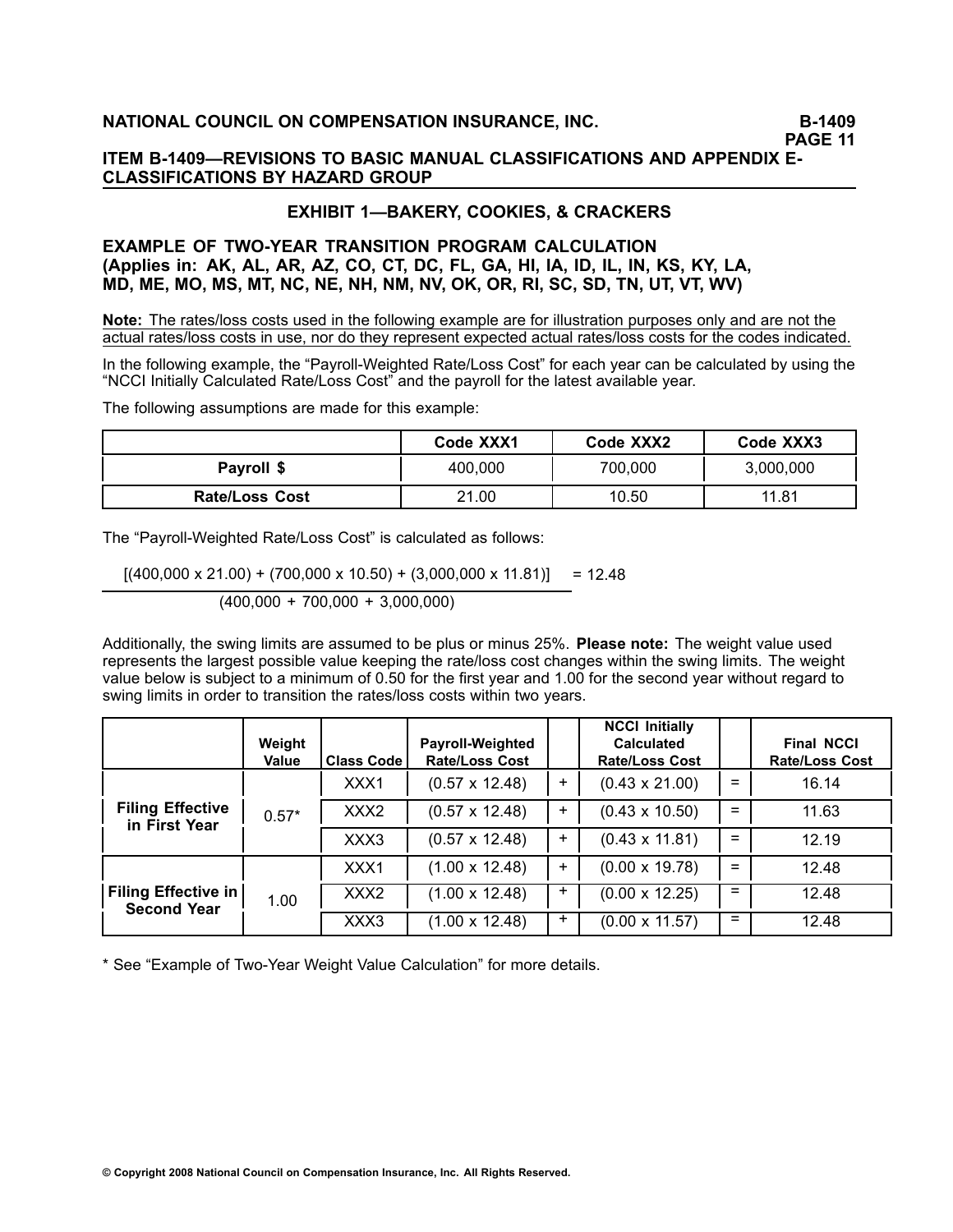**PAGE 12**

### **ITEM B1409—REVISIONS TO BASIC MANUAL CLASSIFICATIONS AND APPENDIX E-CLASSIFICATIONS BY HAZARD GROUP**

# **EXHIBIT 1—BAKERY, COOKIES, & CRACKERS (CONT'D)**

# **EXAMPLE OF TWOYEAR TRANSITION PROGRAM EXPECTED LOSS RATE (ELR)**

(Applies in: AK, AL, AR, AZ, CO, CT, DC, FL, GA, HI, IA, ID, IL, IN, KS, KY, LA, MD, ME, MO, MS, MT, NC, **NE, NH, NM, NV, OK, OR, RI, SC, SD, TN, UT, VT, WV)**

**Note:** The ELRs in the following example are for illustration purposes only and are not the actual ELRs in use, nor do they represent expected actual ELRs for the codes indicated.

In the following example, the "Payroll-Weighted ELR" for each year can be calculated by using the "NCCI Initially Calculated ELR" and the payroll for the latest available year.

The following assumptions are made for this example:

|            | Code XXX1 | Code XXX2 | Code XXX3 |
|------------|-----------|-----------|-----------|
| Payroll \$ | 400,000   | 700,000   | 3,000,000 |
| ELR        | 7.00      | 3.50      | 3.94      |

The "Payroll-Weighted ELR" is calculated as follows:

 $[(400,000 \times 7.00) + (700,000 \times 3.50) + (3,000,000 \times 3.94)] = 4.16$ (400,000 <sup>+</sup> 700,000 <sup>+</sup> 3,000,000)

Additionally, the swing limits are assumed to be plus or minus 25%. **Please note:** The weight value used represents the largest possible value keeping the rate/loss cost changes within the swing limits. The weight value below is subject to <sup>a</sup> minimum of 0.50 for the first year and 1.00 for the second year without regard to swing limits in order to transition the rates/loss costs within two years.

|                                                  | Weight<br><b>Value</b> | <b>Class Code</b> | Payroll-Weighted<br><b>ELR</b> |       | <b>NCCI Initially</b><br><b>Calculated ELR</b> |     | <b>Final NCCI ELR</b> |
|--------------------------------------------------|------------------------|-------------------|--------------------------------|-------|------------------------------------------------|-----|-----------------------|
|                                                  | $0.57*$                | XXX1              | $(0.57 \times 4.16)$           | $\pm$ | $(0.43 \times 7.00)$                           | $=$ | 5.38                  |
| <b>Filing Effective</b><br>in First Year         |                        | XXX <sub>2</sub>  | $(0.57 \times 4.16)$           | $+$   | $(0.43 \times 3.50)$                           | $=$ | 3.88                  |
|                                                  |                        | XXX3              | $(0.57 \times 4.16)$           | $+$   | $(0.43 \times 3.94)$                           | $=$ | 4.07                  |
| <b>Filing Effective in</b><br><b>Second Year</b> |                        | XXX1              | $(1.00 \times 4.16)$           | $+$   | $(0.00 \times 6.59)$                           | $=$ | 4.16                  |
|                                                  | 1.00                   | XXX2              | $(1.00 \times 4.16)$           | $+$   | $(0.00 \times 4.08)$                           | $=$ | 4.16                  |
|                                                  |                        | XXX3              | $(1.00 \times 4.16)$           | $\pm$ | $(0.00 \times 3.86)$                           | $=$ | 4.16                  |

\* See "Example of Two-Year Weight Value Calculation" for more details.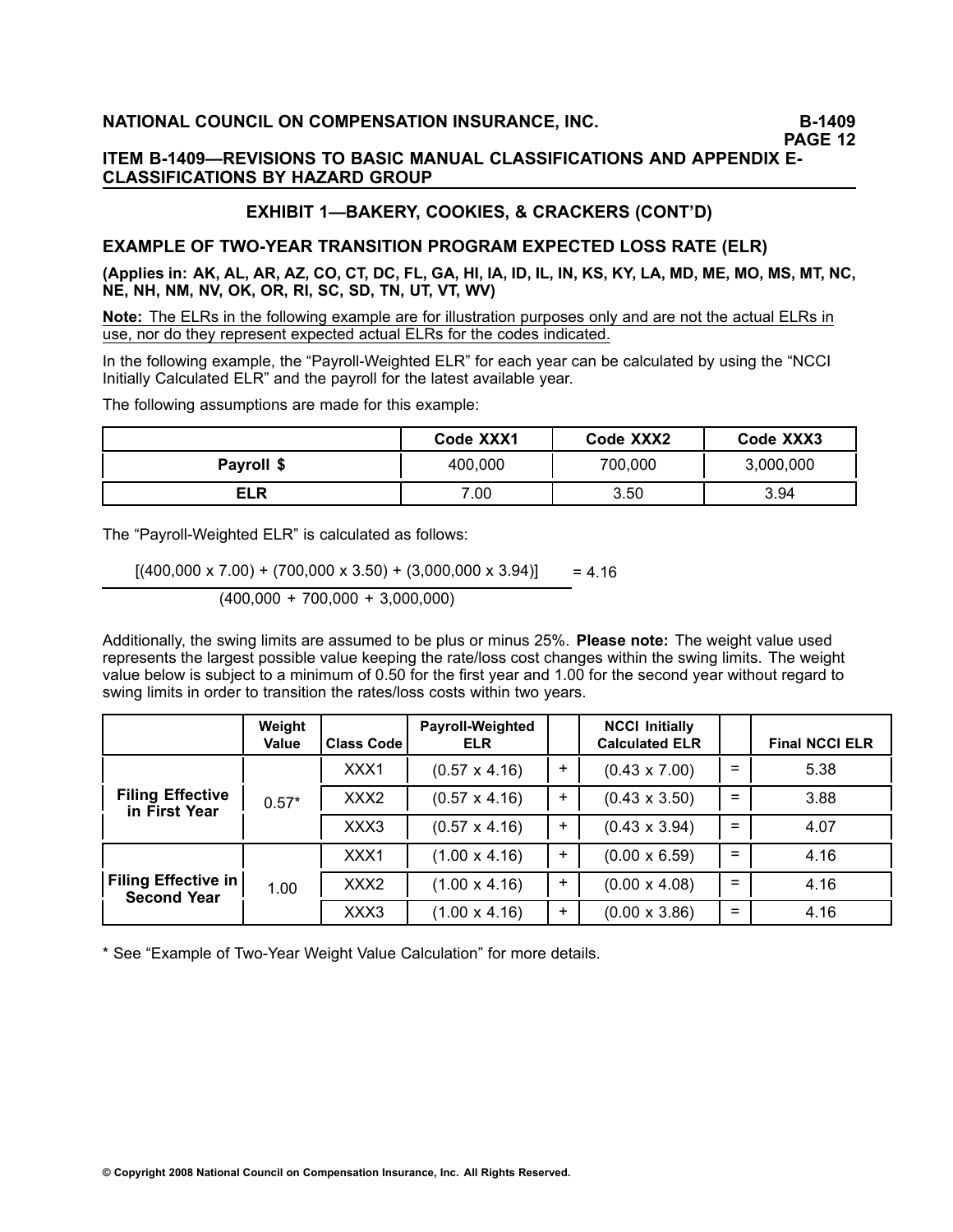### **ITEM B1409—REVISIONS TO BASIC MANUAL CLASSIFICATIONS AND APPENDIX E-CLASSIFICATIONS BY HAZARD GROUP**

# **EXHIBIT 1—BAKERY, COOKIES, & CRACKERS (CONT'D)**

# **EXAMPLE OF TWOYEAR TRANSITION PROGRAM D RATIOS**

(Applies in: AK, AL, AR, AZ, CO, CT, DC, FL, GA, HI, IA, ID, IL, IN, KS, KY, LA, MD, ME, MO, MS, MT, NC, **NE, NH, NM, NV, OK, OR, RI, SC, SD, TN, UT, VT, WV)**

**Note:** The D ratios in the following example are for illustration purposes only and are not the actual D ratios in use, nor do they represent expected actual D ratios for the indicated.

In the following example, the "Payroll-Weighted D Ratios" for each year can be calculated by using the "NCCI Initially Calculated D Ratios" and the payroll for the latest available year.

The following assumptions are made for this example:

|                 | Code XXX1 | Code XXX2 | Code XXX3 |
|-----------------|-----------|-----------|-----------|
| Payroll \$      | 400,000   | 700,000   | 3,000,000 |
| <b>D</b> Ratios | 0.23      | 0.20      | 0.24      |

The "Payroll-Weighted D Ratio" is calculated as follows:

 $[(400,000 \times 0.23) + (700,000 \times 0.20) + (3,000,000 \times 0.24)]$  = .23 (400,000 <sup>+</sup> 700,000 <sup>+</sup> 3,000,000)

Additionally, the swing limits are assumed to be plus or minus 25%. **Please note:** The weight value used represents the largest possible value keeping the rate/loss cost changes within the swing limits. The weight value below is subject to <sup>a</sup> minimum of 0.50 for the first year and 1.00 for the second year without regard to swing limits in order to transition the rates/loss costs within two years.

|                                                  | Weight |                   | <b>Payroll-Weighted</b> |       | <b>NCCI Initially</b>     |     |                           |
|--------------------------------------------------|--------|-------------------|-------------------------|-------|---------------------------|-----|---------------------------|
|                                                  | Value  | <b>Class Code</b> | D Ratio                 |       | <b>Calculated D Ratio</b> |     | <b>Final NCCI D Ratio</b> |
|                                                  |        | XXX1              | $(0.57 \times 0.23)$    | ÷.    | $(0.43 \times 0.23)$      | $=$ | 0.23                      |
| <b>Filing Effective</b><br>in First Year         | $.57*$ | XXX <sub>2</sub>  | $(0.57 \times 0.23)$    | $\pm$ | $(0.43 \times 0.20)$      | $=$ | 0.22                      |
|                                                  |        | XXX3              | $(0.57 \times 0.23)$    | $\pm$ | $(0.43 \times 0.24)$      | $=$ | 0.23                      |
|                                                  |        | XXX1              | $(1.00 \times 0.23)$    | +     | $(0.00 \times 0.22)$      | $=$ | 0.23                      |
| <b>Filing Effective in</b><br><b>Second Year</b> | 1.00   | XXX <sub>2</sub>  | $(1.00 \times 0.23)$    | ÷     | $(0.00 \times 0.22)$      | $=$ | 0.23                      |
|                                                  |        | XXX3              | $(1.00 \times 0.23)$    | $\pm$ | $(0.00 \times 0.24)$      | $=$ | 0.23                      |

\* See "Example of Two-Year Weight Value Calculation" for more details.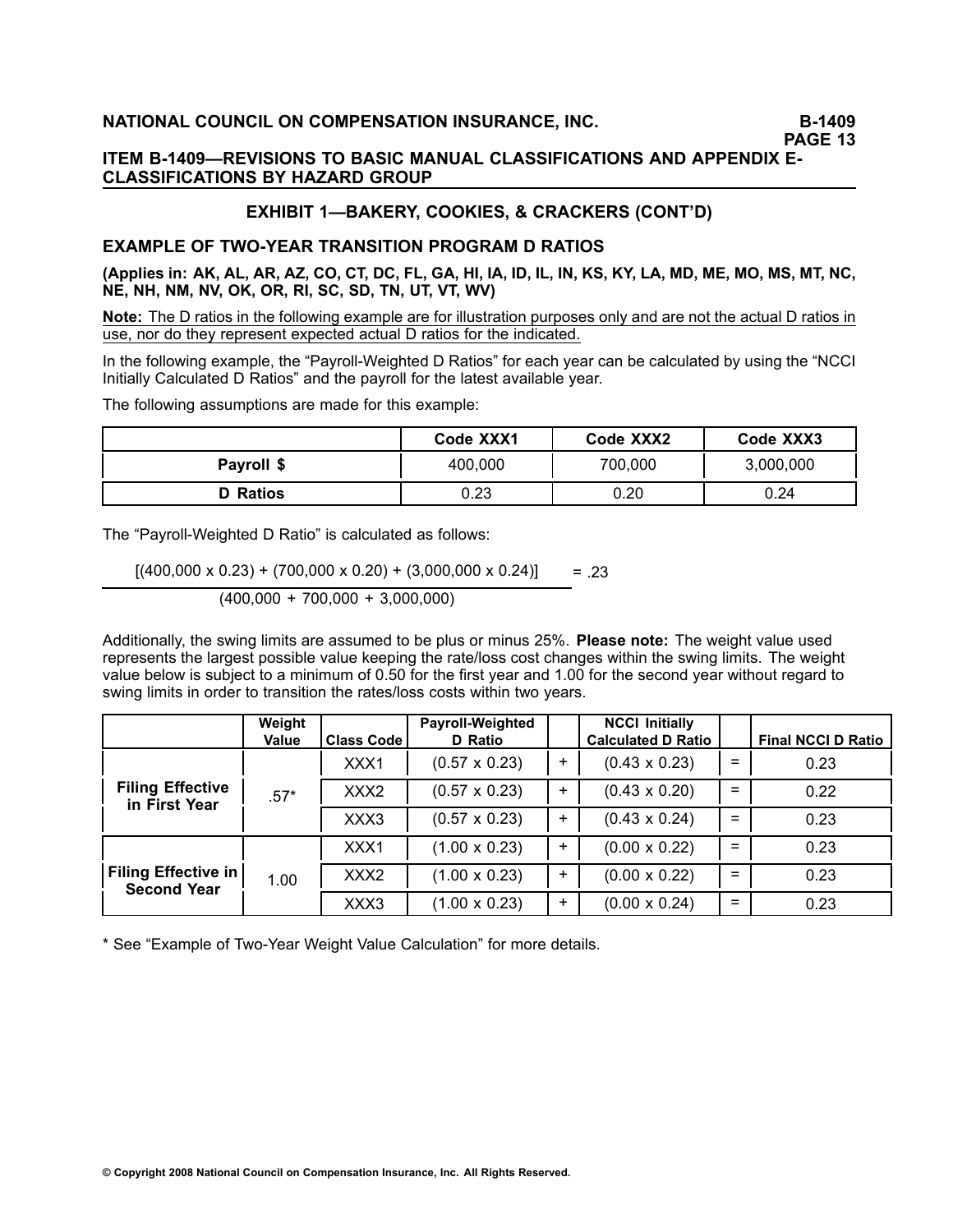### **ITEM B1409—REVISIONS TO BASIC MANUAL CLASSIFICATIONS AND APPENDIX E-CLASSIFICATIONS BY HAZARD GROUP**

# **EXHIBIT 1—BAKERY, COOKIES, & CRACKERS (CONT'D)**

### **EXAMPLE OF TWO-YEAR WEIGHT VALUE CALCULATION**

### (Applies in: AK, AL, AR, AZ, CO, CT, DC, FL, GA, HI, IA, ID, IL, IN, KS, KY, LA, MD, ME, MO, MS, MT, NC, **NE, NH, NM, NV, OK, OR, RI, SC, SD, TN, UT, VT, WV)**

In the following example, the rates/loss costs are calculated for each class code by utilizing successively higher weight values until the largest weight value is found that keeps the rates/loss costs within swing limits. However, depending on which year of the transition the filing is effective, this weight value is subject to minimums **without regard to swing limits**. These minimums are 0.50 for the first year and 1.00 for the second year. For the purposes of illustration, the codes are represented as XXX1, XXX2, and XXX3.

**Note:** The Weight Value Calculation in the following example are for illustration purposes only and are not the actual Weight Value Calculation in use, nor do they represent expected actual Weight Value Calculation for the codes indicated.

The following assumptions are made for this example:

- 1. The swing limits are plus or minus 25%
- 2. The rates/loss costs are as follows:

|                                | <b>Rate/Loss Cost</b><br>for Code XXX1 | <b>Rate/Loss Cost for</b><br>Code XXX2 | <b>Rate/Loss Cost for</b><br>Code XXX3 |
|--------------------------------|----------------------------------------|----------------------------------------|----------------------------------------|
| <b>Current Approved Filing</b> | 21.49                                  | 11.32                                  | 11.05                                  |
| <b>First Transition Year</b>   | 16.14                                  | 11.63                                  | 12.19                                  |

| <b>Weight Calculation Table</b> |                                                                     |                            |                                                                            |                                   |                                                                            |                                             |  |  |
|---------------------------------|---------------------------------------------------------------------|----------------------------|----------------------------------------------------------------------------|-----------------------------------|----------------------------------------------------------------------------|---------------------------------------------|--|--|
| Year 1                          |                                                                     | Code XXX1                  |                                                                            | Code XXX2                         | Code XXX3                                                                  |                                             |  |  |
| Weight<br>Value                 | <b>Calculated</b><br>Rate/Loss Cost<br><b>Given Weight</b><br>Value | Rate/Loss Cost<br>Change % | <b>Calculated</b><br><b>Rate/Loss Cost</b><br><b>Given Weight</b><br>Value | <b>Rate/Loss Cost</b><br>Change % | <b>Calculated</b><br>Rate/Loss Cost<br><b>Given Weight</b><br><b>Value</b> | <b>Rate/Loss</b><br><b>Cost Change</b><br>℅ |  |  |
| 0.50                            | 16.74                                                               | $-22.1%$                   | 11.49                                                                      | 1.5%                              | 12.15                                                                      | 10.0%                                       |  |  |
| 0.51                            | 16.65                                                               | $-22.5%$                   | 11.51                                                                      | 1.7%                              | 12.15                                                                      | 10.0%                                       |  |  |
| 0.52                            | 16.57                                                               | $-22.9%$                   | 11.53                                                                      | 1.9%                              | 12.16                                                                      | 10.0%                                       |  |  |
| 0.53                            | 16.48                                                               | $-23.3%$                   | 11.55                                                                      | 2.0%                              | 12.17                                                                      | 10.1%                                       |  |  |
| 0.54                            | 16.40                                                               | $-23.7%$                   | 11.57                                                                      | 2.2%                              | 12.17                                                                      | 10.1%                                       |  |  |
| 0.55                            | 16.31                                                               | $-24.1%$                   | 11.59                                                                      | 2.4%                              | 12.18                                                                      | 10.2%                                       |  |  |
| 0.56                            | 16.23                                                               | $-24.5%$                   | 11.61                                                                      | 2.6%                              | 12.19                                                                      | 10.3%                                       |  |  |
| 0.57                            | 16.14                                                               | $-24.9%$                   | 11.63                                                                      | 2.7%                              | 12.19                                                                      | 10.3%                                       |  |  |
| 0.58                            | 16.06                                                               | $-25.3%$                   | 11.65                                                                      | 2.9%                              | 12.20                                                                      | 10.4%                                       |  |  |
| 0.59                            | 15.97                                                               | $-25.7%$                   | 11.67                                                                      | 3.1%                              | 12.21                                                                      | 10.5%                                       |  |  |
| 0.60                            | 15.89                                                               | $-26.1%$                   | 11.69                                                                      | 3.3%                              | 12.21                                                                      | 10.5%                                       |  |  |
| 0.61                            | 15.80                                                               | $-26.5%$                   | 11.71                                                                      | 3.4%                              | 12.22                                                                      | 10.6%                                       |  |  |
| continues                       |                                                                     |                            |                                                                            |                                   |                                                                            |                                             |  |  |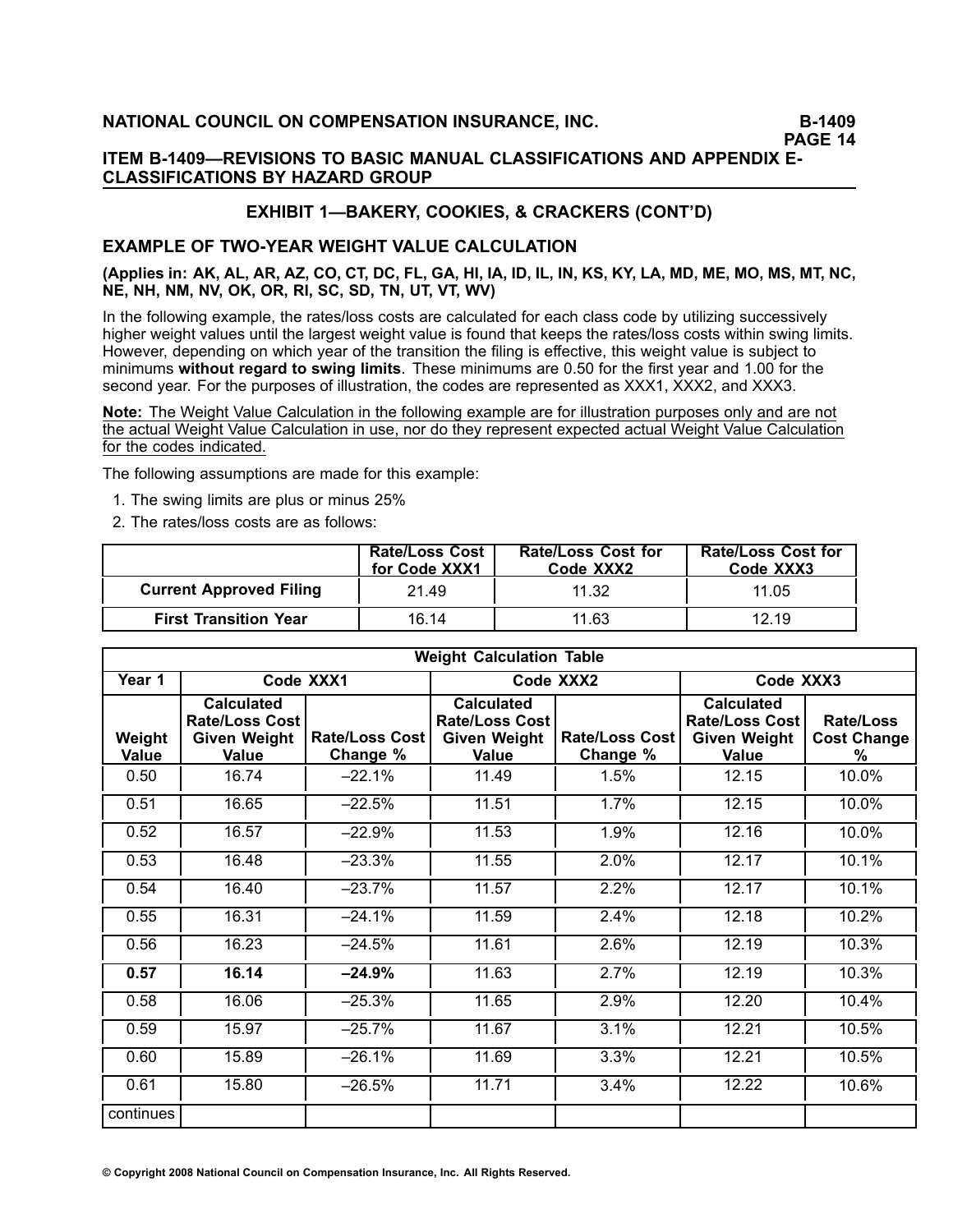# **EXHIBIT 2—FACT SHEET**

# **FOOD SUNDRY**

### **PROPOSAL**

The focus of the proposed changes for this industry is to consolidate cross-reference phraseologies of Code 6504 and to introduce <sup>a</sup> new classification for Potato Chip, Popcorn & Snack Chip Mfg. NOC.

### **NCCI recommends the following national treatment for classifications:**

- 1. Revise the phraseology of Code 6504—Food Sundries Mfg. NOC to Food Products Mfg. NOC.
- 2. Discontinue the following cross-references and include them in the phraseology note of Code 6504.

| Baking Powder Mfg.                                         | Mayonnaise Mfg.          |
|------------------------------------------------------------|--------------------------|
| Coconut Shredding Or Drying                                | Nut Cleaning Or Shelling |
| Coffee Cleaning, Roasting, Or Grinding                     | Peanut Butter Mfg.       |
| Flour Mixing And Blending—No Milling                       | Spice Mills              |
| Malted Milk Mfg.—From Powdered Milk, Sugar, Malt,<br>Cocoa | Yeast Mfg.               |

3. Discontinue crossreference phraseologies Potato Chip Mfg. and Popcorn Mfg. from Code 6504 and reassign exposure to newly created Code 6503—Potato Chip, Popcorn & Snack Chip Mfg. NOC.

### **Hawaii Specific:**

NCCI recommends Hawaii discontinue their state special cross—references for Code 6504—Miso Mfg. and Code 6504—Poi Mfg. The phraseology note of Code 6504 will be revised to include these products.

### **Oklahoma Specific:**

NCCI recommends that Oklahoma not adopt the national treatment but instead revise Oklahoma state special Code 6513—Food Sundries Mfg. NOC & Salespersons, Drivers to clarify the assignment of manufactured products

NCCI recommends that Oklahoma adopt new national Code 6503—Potato Chip, Popcorn & Snack Chip Mfg. NOC in addition to state special Code 6513.

### **Oregon Specific:**

NCCI recommends that Oregon discontinue state special cross-reference for Code 6504—Food Sundries Mfg. NOC and adopt the national treatment.

### **Virginia Specific:**

NCCI recommends that Virginia update the Scope descriptions for Code 2016, Code 2095, Code 9082, and Code 9083.

### **BACKGROUND AND BASIS FOR CHANGE**

Within Code 6504—Food Sundries Mfg. NOC there is <sup>a</sup> wide range of manufacturing techniques that include the wet mixing of products, dry grinding of products, cooking of products, chemical blending of imitation products, dehydrating, manufacture of pizza dough, foam packing peanuts made from potato starch, and packaging of sandwiches for sale on <sup>a</sup> wholesale basis as <sup>a</sup> sample of included items. Other products that are included in this classification are artificial sweeteners that are made from <sup>a</sup> chemical process or flaked sugar, tortilla and corn chips, and salsa manufacturing. Depending on the production method, this may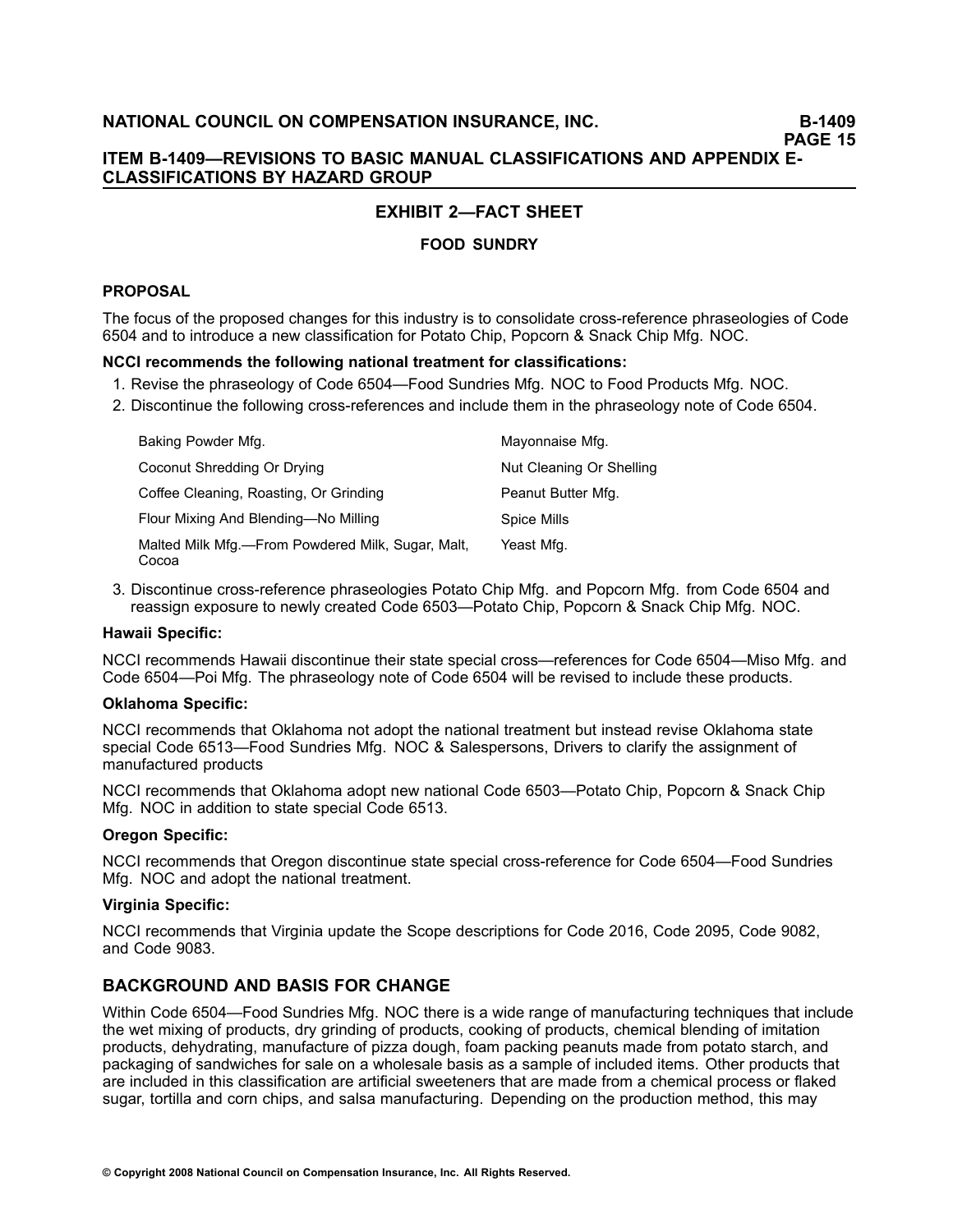### **ITEM B1409—REVISIONS TO BASIC MANUAL CLASSIFICATIONS AND APPENDIX E-CLASSIFICATIONS BY HAZARD GROUP**

# **EXHIBIT 2—FACT SHEET (CONT'D)**

include <sup>a</sup> dry mixing or milling process, or <sup>a</sup> wet mixing or blending process that can be baked, cooked, fried, or crushed, and packaged as needed.

The range of products in this classification has increased beyond simple preparation. Code 6504 was once the simple preparation or packaging of already manufactured items. This NOC exception (code of last resort) is now the rule and no longer the exception. It is the first choice in assigning insureds in the food sundries business for both human and animals instead of the code of last resort.

There are several characteristics that these products share in common. Most of these products are produced in highly automated plants that are set up to produce each of the products in large bulk quantity. There are extensive packaging operations that are equally automated with items prepared and sold in bulk to wholesale customers who use these products as ingredients in other products or as retail consumer-sized packaging that can be purchased in supermarkets or food stores.

### **IMPACT**

This item proposes to establish new national Code 6503—Potato Chip & Other Snack Chip Mfg. & Drivers. It is also proposed that the initial loss cost or rate and experience rating values be that of Code 6504 until Code 6503 establishes sufficient experience to determine its own loss cost or rate. It is expected that most experience generated for the new code will come from Code 6504. This proposal is, therefore, not expected to cause <sup>a</sup> significant change in statewide or individual risk premium. The new class code's loss cost or rate will eventually reflect the new phraseology wording and underlying experience of all risks with payroll and loss experience assigned to that classification.

The other changes in phraseology for Code 6504, which primarily consist of consolidating multiple crossreference wording into the actual code phraseology, are for clarification only and are not expected to result in <sup>a</sup> change in statewide or individual risk premium.

### **Hawaii Specific:**

This item proposes that Hawaii discontinue the state special phraseology "Miso Mfg." and "Poi Mfg." in Code 6504 and adopt the national treatment. The new national phraseology of Code 6504 will specifically reference the manufacturing of these products. This should not cause <sup>a</sup> change in individual risk or statewide premium.

### **Oklahoma Specific:**

This item proposes that Oklahoma not adopt national Code 6504 and instead continue to use Oklahoma state special Code 6513. The recommended changes to phraseology for Code 6513 are for clarification only and are not expected to result in <sup>a</sup> change in statewide or individual risk premium.

The proposal does recommend that Oklahoma adopt the new national Code 6503. The initial loss cost or rate and experience rating values for Code 6503 will be that of Oklahoma state special Code 6513 until Code 6503 establishes sufficient experience to determine its own loss cost or rate. It is expected that most experience generated for the new code will come from Code 6513. This is, therefore, not expected to cause <sup>a</sup> significant change in statewide or individual risk premium.

### **Oregon Specific:**

It is proposed that Oregon adopt the national treatment by eliminating state special reference phraseology currently applicable to Code 6504. The elimination of the state special phraseology is not expected to result in <sup>a</sup> change in individual risk or statewide premium.

### **Virginia Specific:**

NCCI recommends that Virginia update the Scope descriptions for Code 2016, Code 2095, Code 9082, and Code 9083. These changes are not anticipated to result in any reclassification of risk payroll or result in <sup>a</sup> change in loss cost, rate, or premium.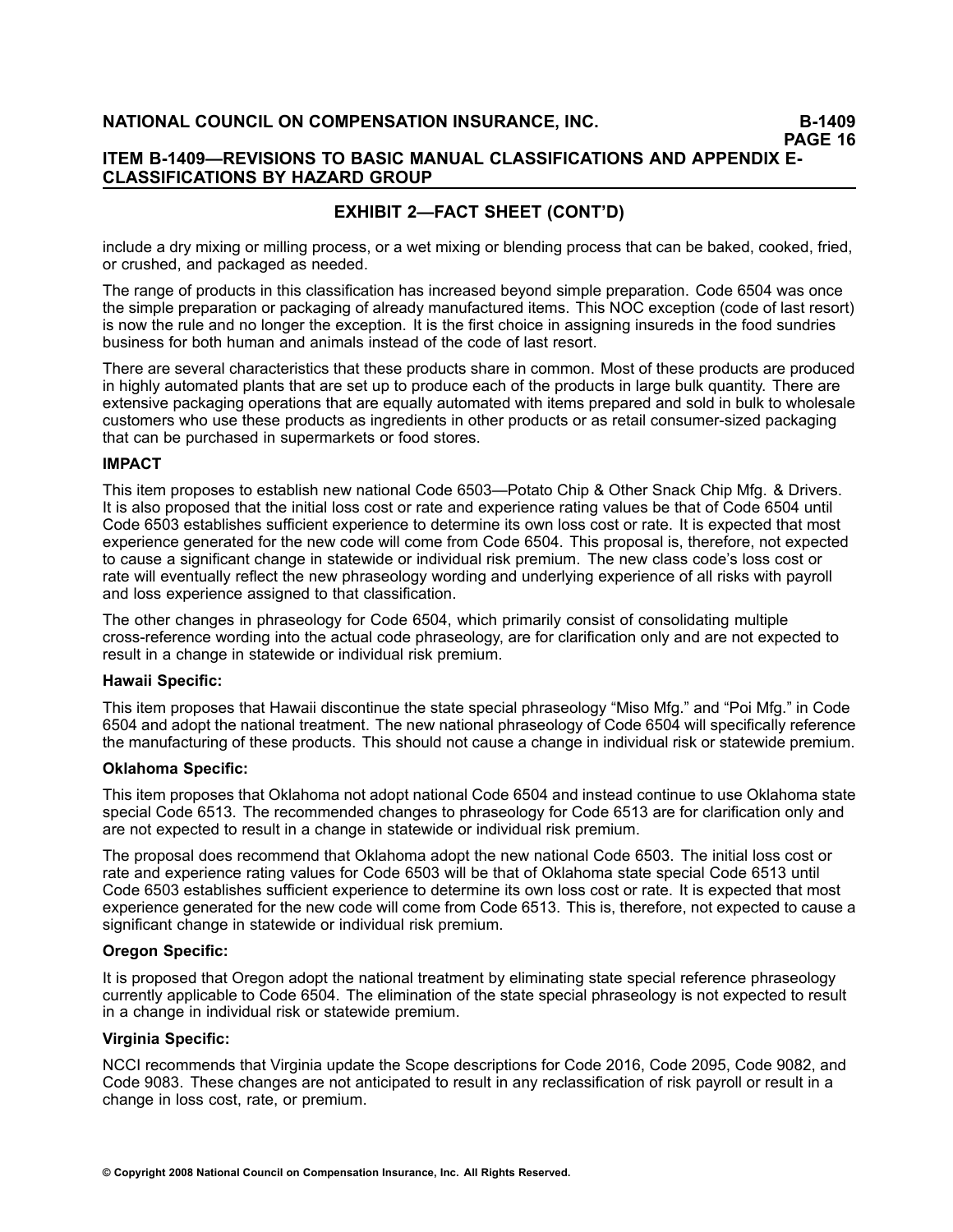### **ITEM B1409—REVISIONS TO BASIC MANUAL CLASSIFICATIONS AND APPENDIX E-CLASSIFICATIONS BY HAZARD GROUP**

### **EXHIBIT 2—FACT SHEET (CONT'D)**

#### **IMPLEMENTATION**

This item is applicable to new and renewal voluntary and assigned risk policies, and will become effective concurrently with each state's approved rate/loss cost filing for the 2011 filing cycle. For example, this item will be effective January 1, 2011 for approved rate/loss cost filings that have a January 1, 2011 effective date. Similarly, this item will be effective July 1, 2011 for approved rate/loss cost filings that have <sup>a</sup> July 1, 2011 effective date.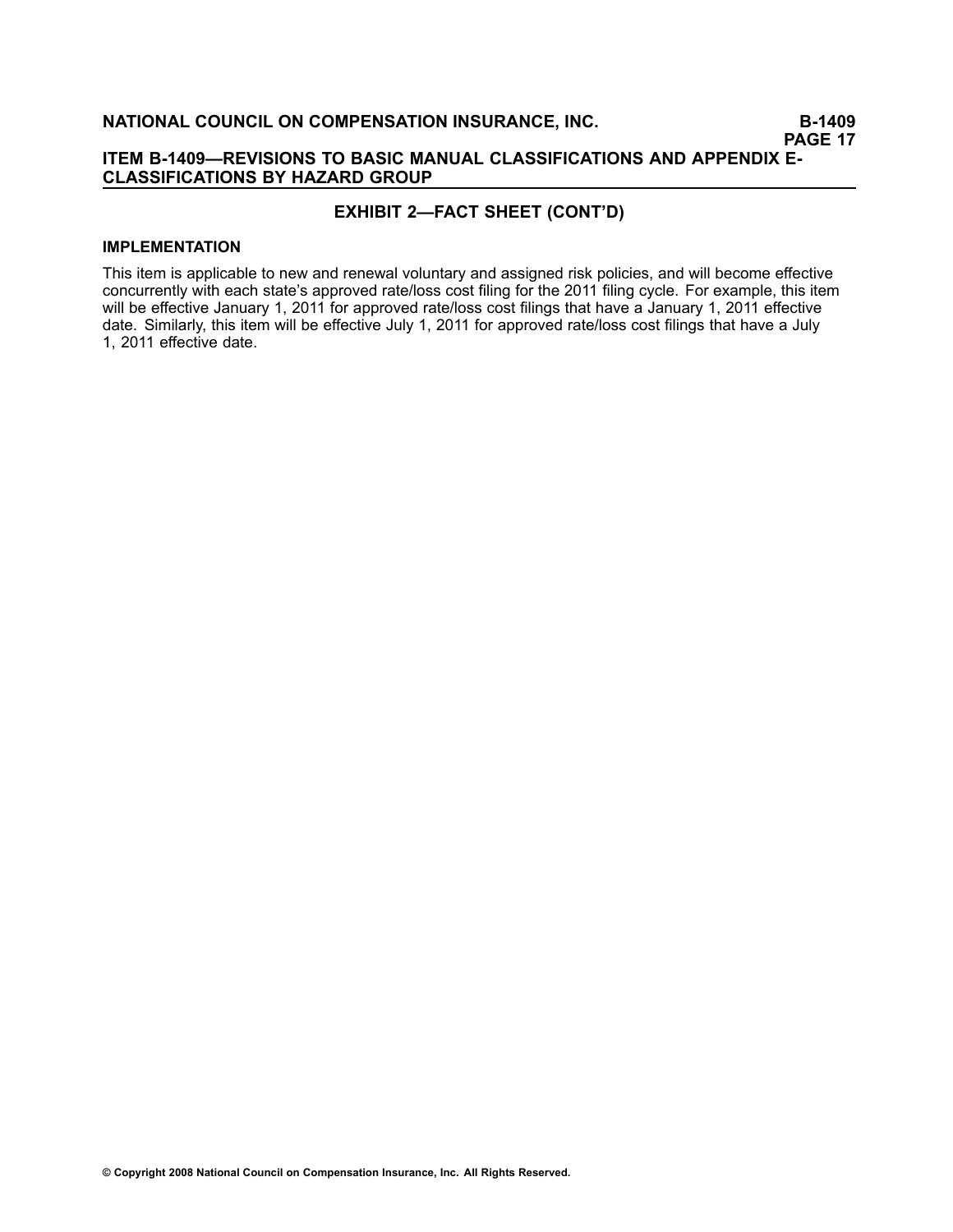### **EXHIBIT 2—NATIONAL CLASSIFICATIONS BASIC MANUAL—2001 EDITION FOOD SUNDRY CLASSIFICATIONS**

### **[6504](file:///C:/manuscript/hyperlink.asp?docid=6504<?Pub & EntityName=amp>manualtitle=scopesxml) FOOD PRODUCTS SUNDRIES MFG. NOC**

He cereal All milling must be separately rated. Includes, but is not limited to, cleaning, grinding, sorting,or mixing-of-coffee, sugars, confections, pastry flours, spices, or nuts .; baking powder manufacturing; coconut shredding or drying; coffee cleaning, roasting, or grinding; flour mixing and blending (no milling); malted milk manufacturing (from powdered milk, sugar, malt, cocoa); mayonnaise manufacturing; nut cleaning or shelling; peanut butter manufacturing; spice mills; and yeast manufacturing. Miso and poi manufacturing are also included.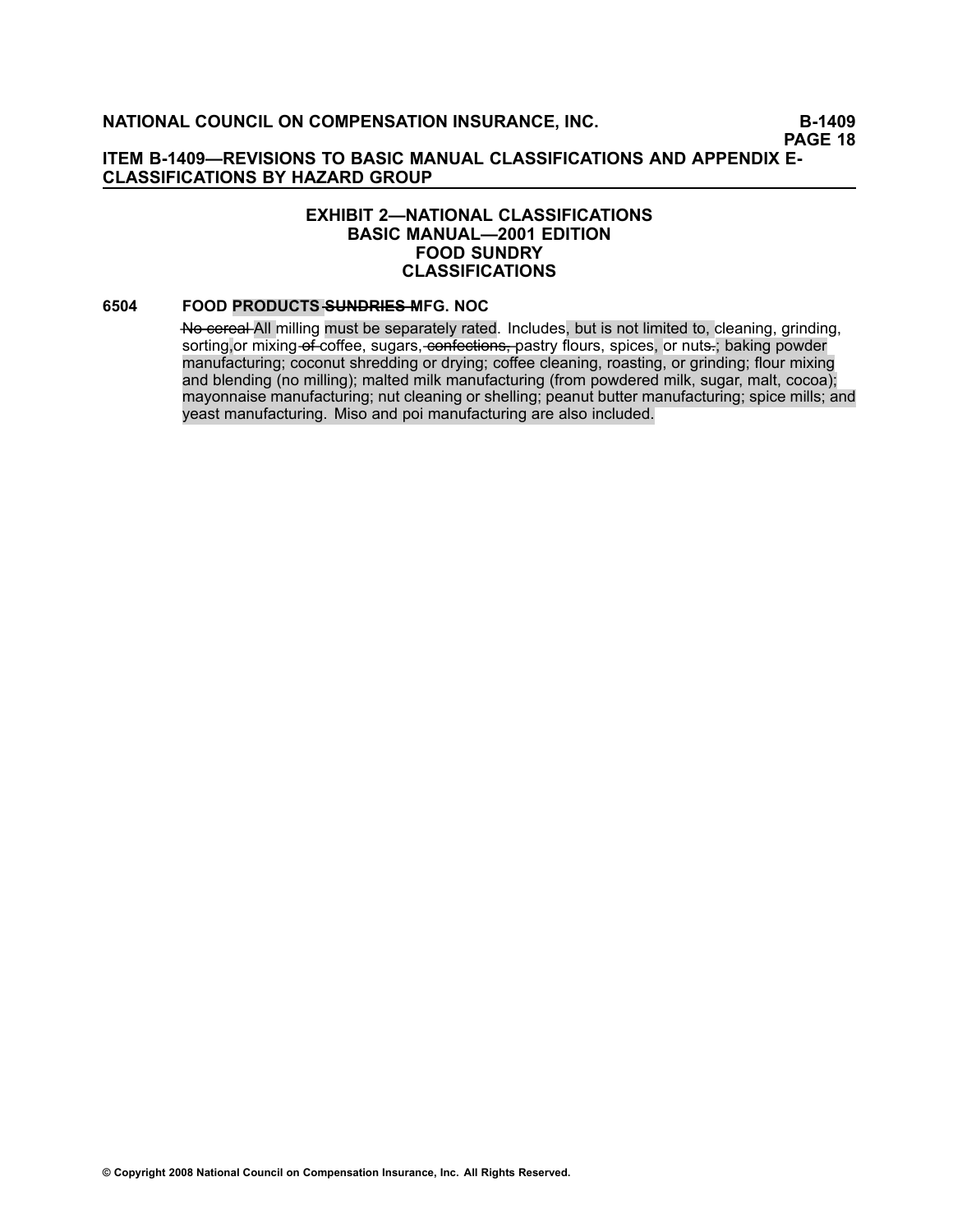### **EXHIBIT 2—NATIONAL CLASSIFICATIONS BASIC MANUAL—2001 EDITION FOOD SUNDRY CLASSIFICATIONS**

#### **[6504](file:///C:/manuscript/hyperlink.asp?docid=6504<?Pub & EntityName=amp>manualtitle=scopesxml) BAKING POWDER MFG.**

.Mfg. of ingredients to be separately rated. Assign to the appropriate chemical Code 4828 or —C—o—d—e**—**[—4—8—2—9—](file:///C:/manuscript/hyperlink.asp?docid=4829<?Pub & EntityName=amp>manualtitle=scopesxml)**—**. —C—a—n**—**—m—f—g—**—**.—t—o**—**—b—e**—**—s—e—p—a—r—a—t—e——ly**—**—r—a—t—e—d**—**—a—s**—**—C—o—d—e**—**[—3—2—2—0](file:///C:/manuscript/hyperlink.asp?docid=3220<?Pub & EntityName=amp>manualtitle=scopesxml)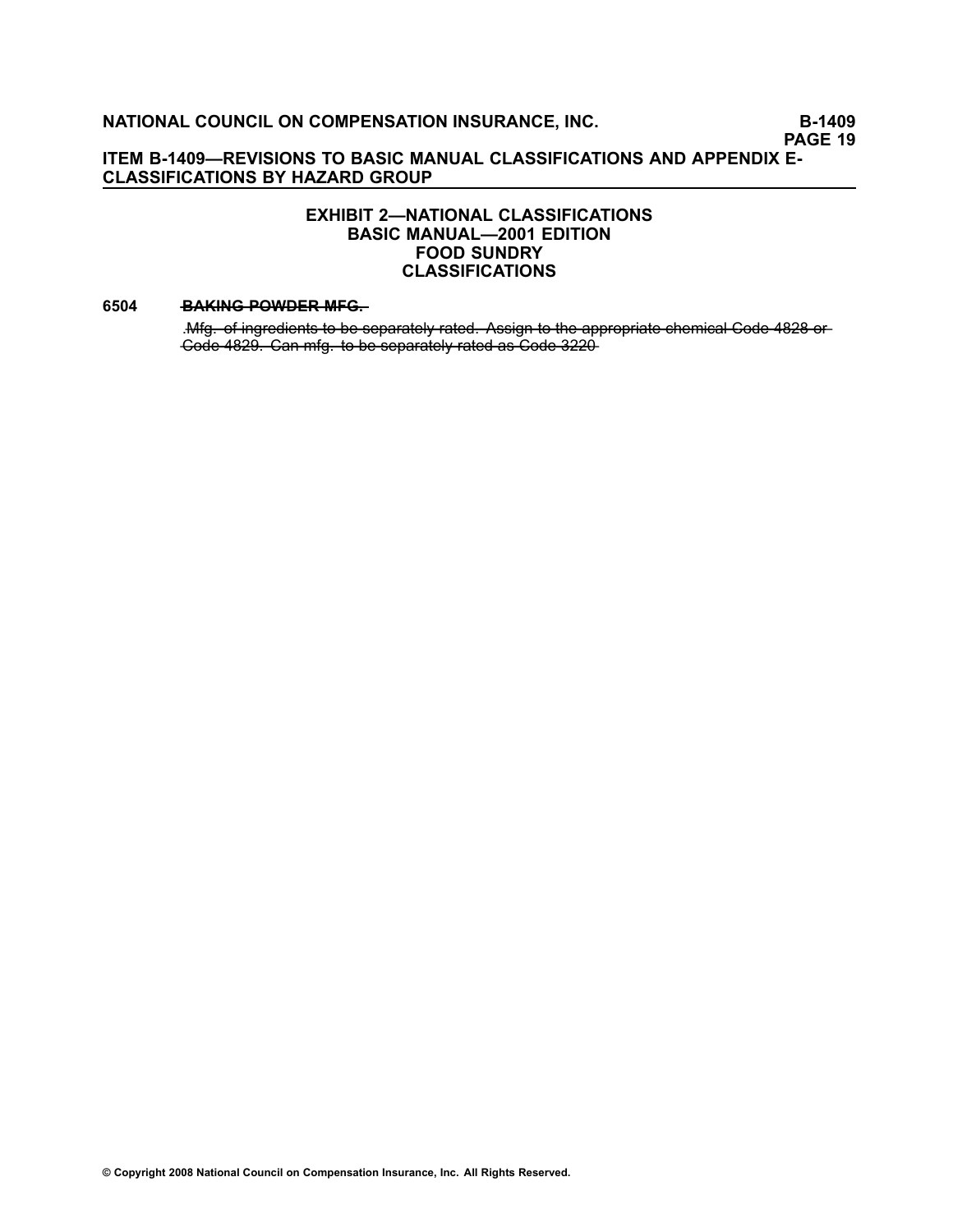**PAGE 20**

**ITEM B1409—REVISIONS TO BASIC MANUAL CLASSIFICATIONS AND APPENDIX E-CLASSIFICATIONS BY HAZARD GROUP**

> **EXHIBIT 2—NATIONAL CLASSIFICATIONS BASIC MANUAL—2001 EDITION FOOD SUNDRY CLASSIFICATIONS**

**[6504](file:///C:/manuscript/hyperlink.asp?docid=6504<?Pub & EntityName=amp>manualtitle=scopesxml) • COCONUT SHREDDING OR DRYING**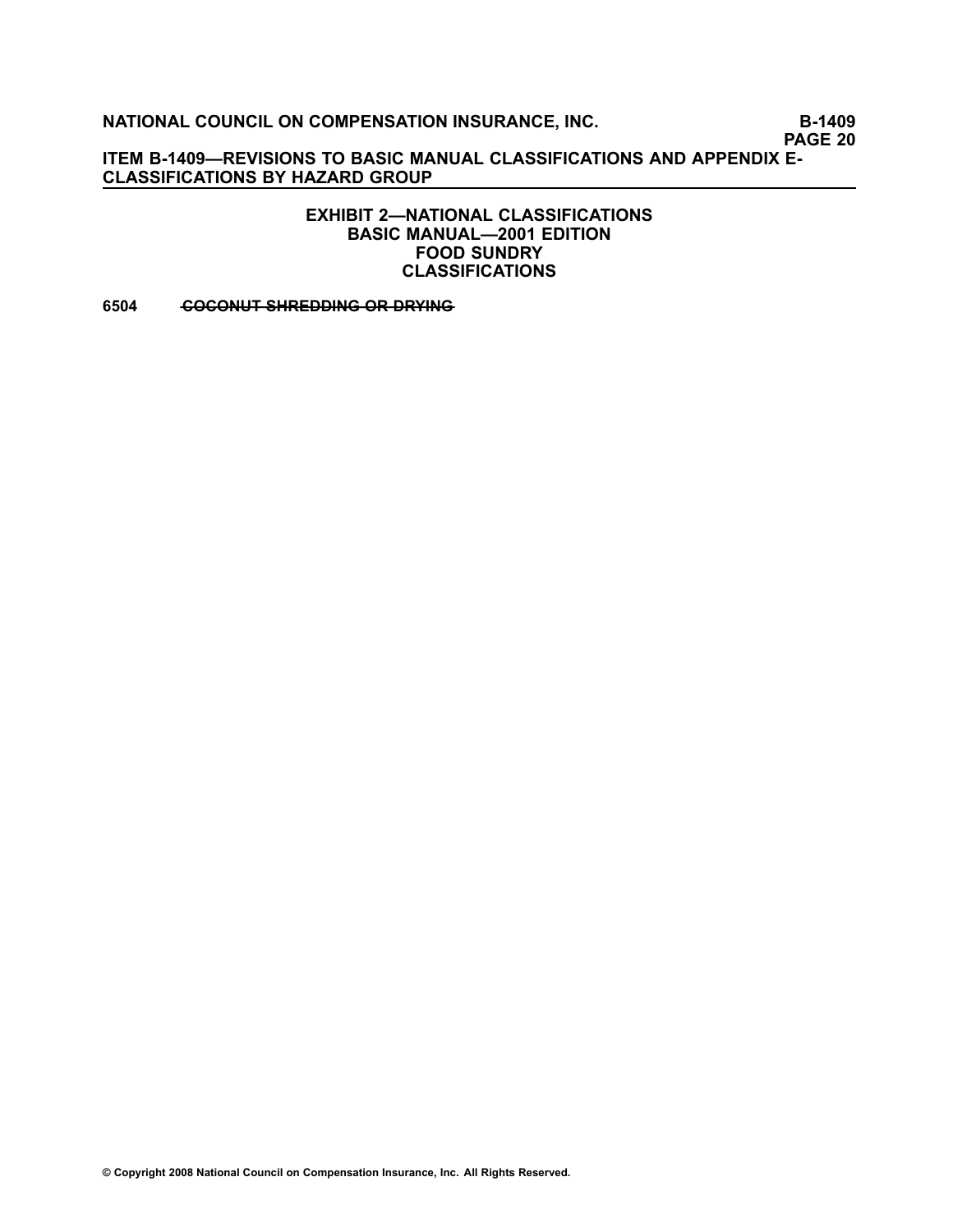### **EXHIBIT 2—NATIONAL CLASSIFICATIONS BASIC MANUAL—2001 EDITION FOOD SUNDRY CLASSIFICATIONS**

#### **—C—O—F—F—E—E**

#### **[6504](file:///C:/manuscript/hyperlink.asp?docid=6504<?Pub & EntityName=amp>manualtitle=scopesxml) — Cleaning, Reasting, or Grinding**

**[5192](file:///C:/manuscript/hyperlink.asp?docid=5192<?Pub & EntityName=amp>manualtitle=scopesxml) —Service Companies—AII Operations & Salespersons, Drivers. Applies to the sale and** delivery of coffee, tea, hot chocolate mixes, dehydrated soups, etc. to business establishments and the installation, service or repair of coffeemakers and similar equipment. Includes storage,  $\frac{1}{2}$  shop and outside operations. Catering operations to be separately rated.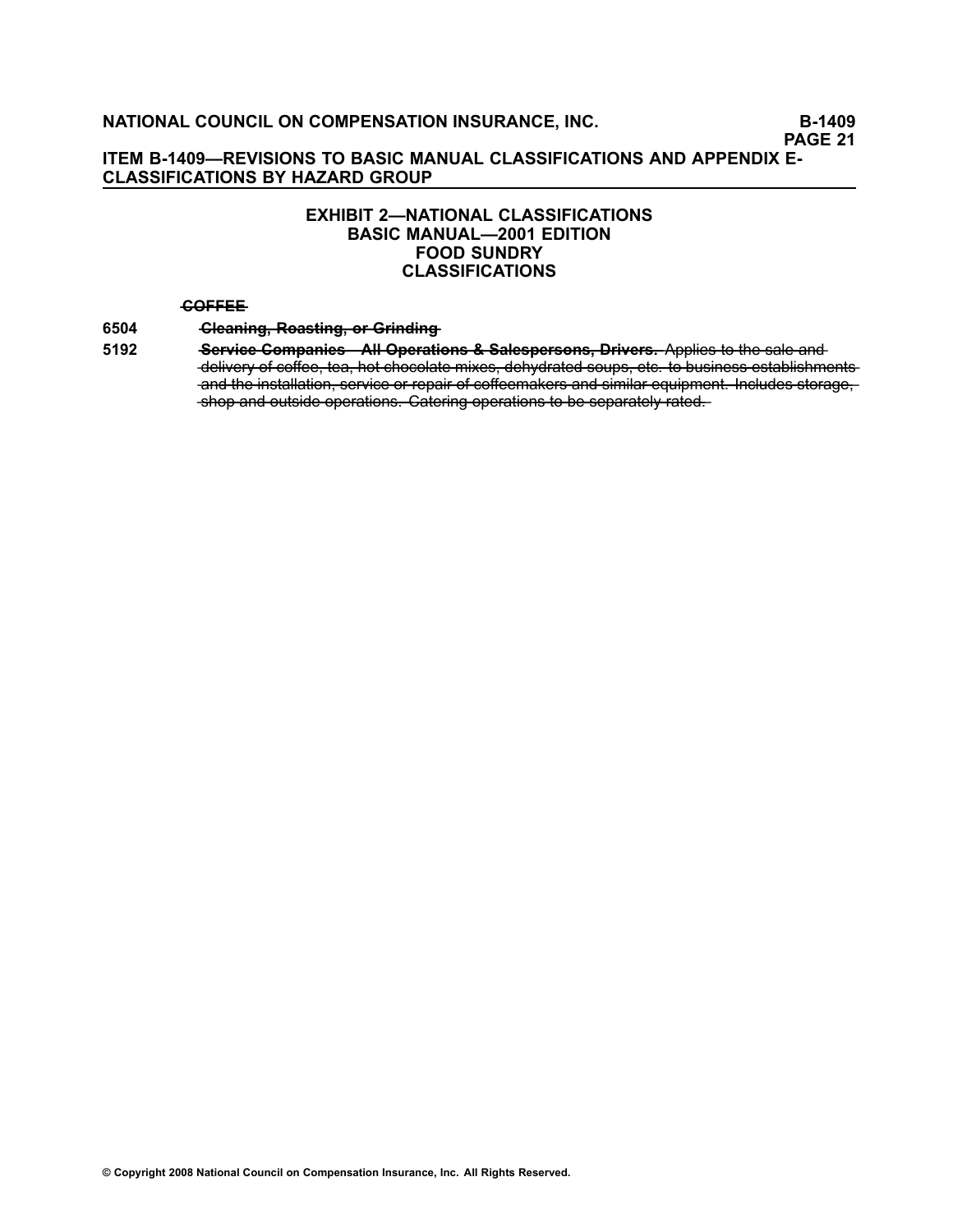### **EXHIBIT 2—NATIONAL CLASSIFICATIONS BASIC MANUAL—2001 EDITION FOOD SUNDRY CLASSIFICATIONS**

#### **[5192](file:///C:/manuscript/hyperlink.asp?docid=5192<?Pub & EntityName=amp>manualtitle=scopesxml) COFFEE SERVICE COMPANIES—ALL OPERATIONS & SALESPERSONS, DRIVERS**

Applies to the sale and delivery of coffee, tea, hot chocolate mixes, dehydrated soups, etc. to business establishments and the installation, service or repair of coffeemakers and similar equipment. Includes storage, shop, and outside operations. Catering operations to be separately rated.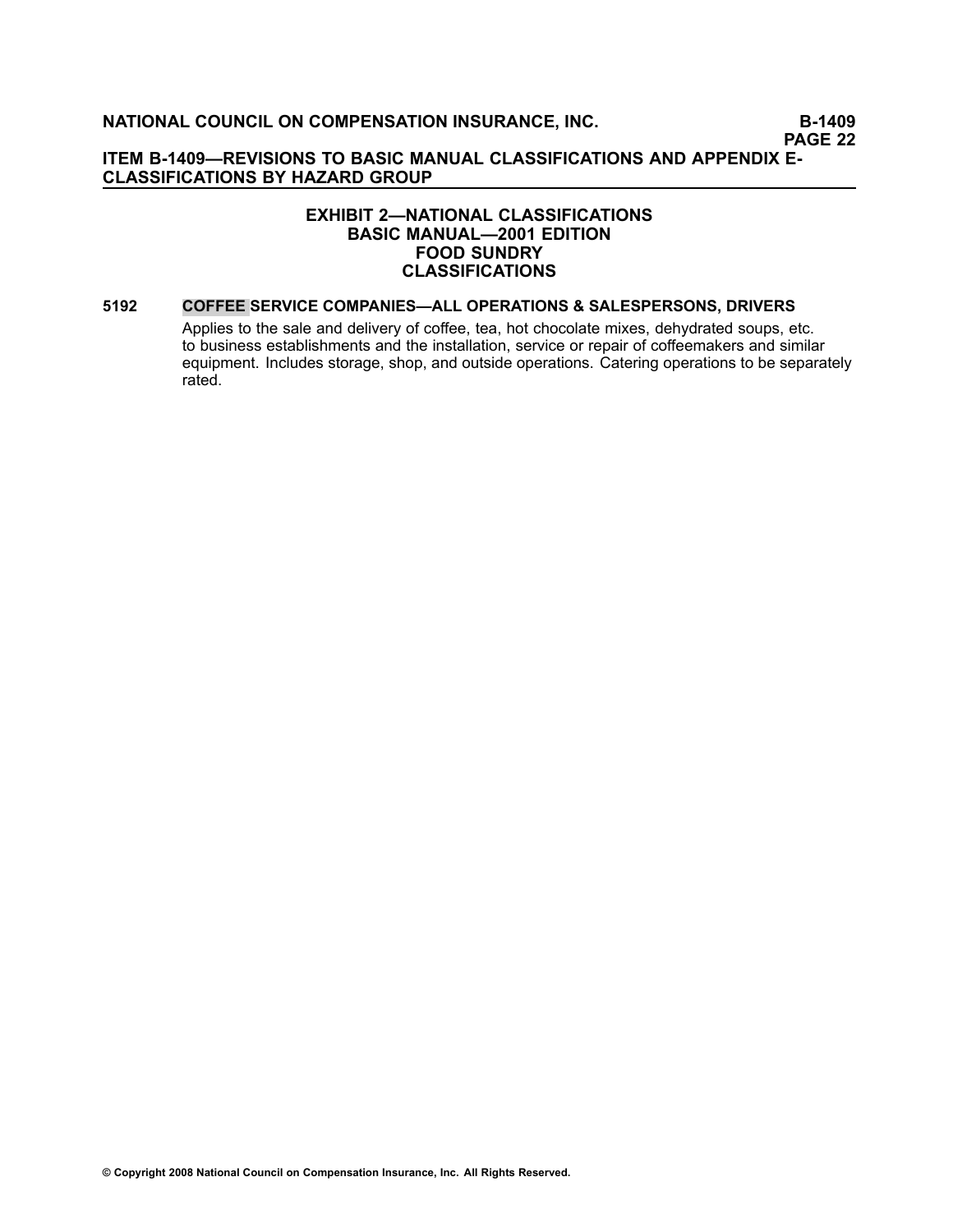**PAGE 23**

**ITEM B1409—REVISIONS TO BASIC MANUAL CLASSIFICATIONS AND APPENDIX E-CLASSIFICATIONS BY HAZARD GROUP**

> **EXHIBIT 2—NATIONAL CLASSIFICATIONS BASIC MANUAL—2001 EDITION FOOD SUNDRY CLASSIFICATIONS**

**[6504](file:///C:/manuscript/hyperlink.asp?docid=6504<?Pub & EntityName=amp>manualtitle=scopesxml) • FLOUR MIXING AND BLENDING NO MILLING**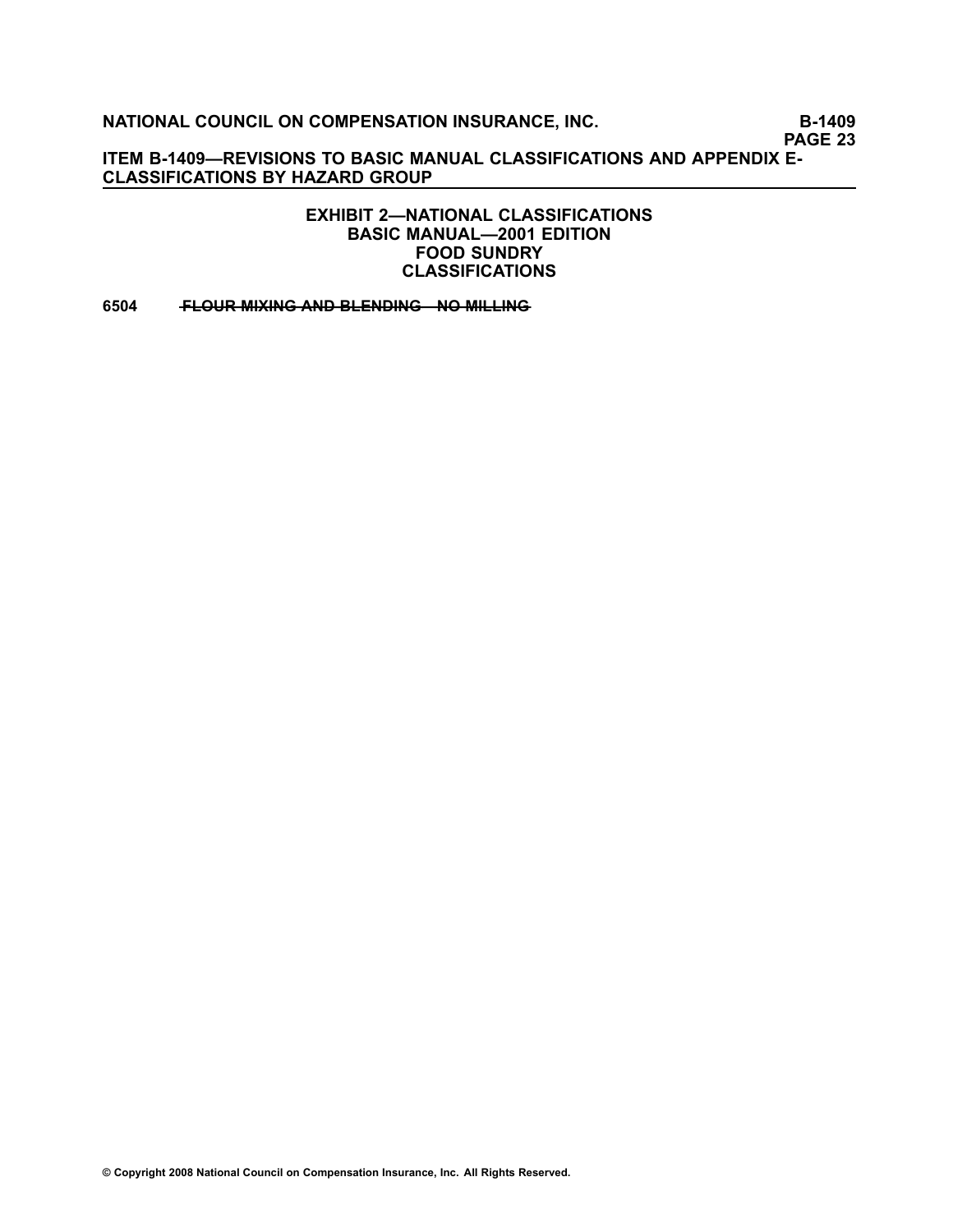# **PAGE 24**

**ITEM B1409—REVISIONS TO BASIC MANUAL CLASSIFICATIONS AND APPENDIX E-CLASSIFICATIONS BY HAZARD GROUP**

### **EXHIBIT 2—NATIONAL CLASSIFICATIONS BASIC MANUAL—2001 EDITION FOOD SUNDRY CLASSIFICATIONS**

**[2065](file:///C:/manuscript/hyperlink.asp?docid=2065<?Pub & EntityName=amp>manualtitle=scopesxml) MALTED MILK MFG.**

Includes dehydration of milk.

**[6504](file:///C:/manuscript/hyperlink.asp?docid=6504<?Pub & EntityName=amp>manualtitle=scopesxml) •• From Powdered Milk, Sugar, Malt, Cocoa**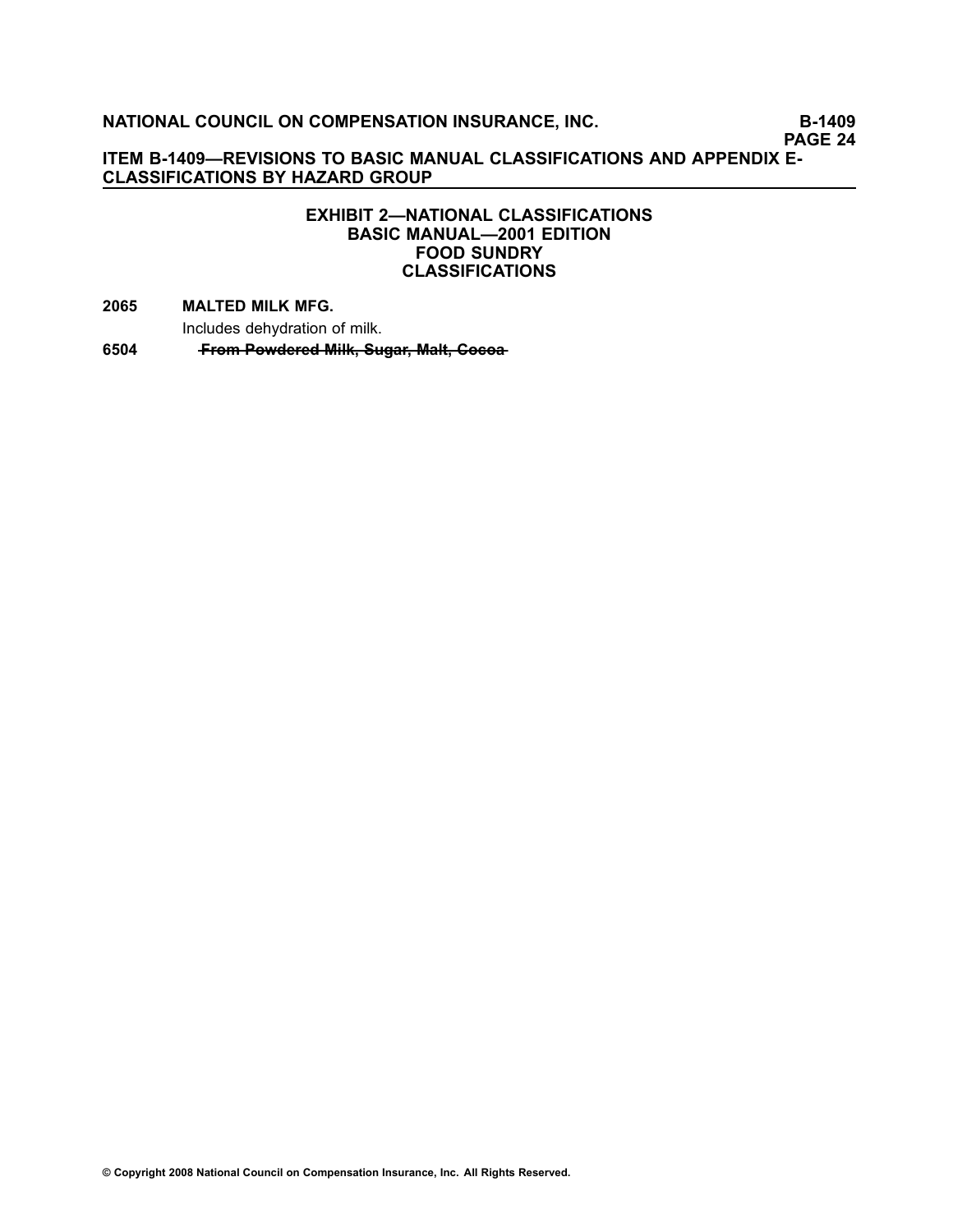**PAGE 25**

**ITEM B1409—REVISIONS TO BASIC MANUAL CLASSIFICATIONS AND APPENDIX E-CLASSIFICATIONS BY HAZARD GROUP**

> **EXHIBIT 2—NATIONAL CLASSIFICATIONS BASIC MANUAL—2001 EDITION FOOD SUNDRY CLASSIFICATIONS**

**[6504](file:///C:/manuscript/hyperlink.asp?docid=6504<?Pub & EntityName=amp>manualtitle=scopesxml)** MAYONNAISE MFG.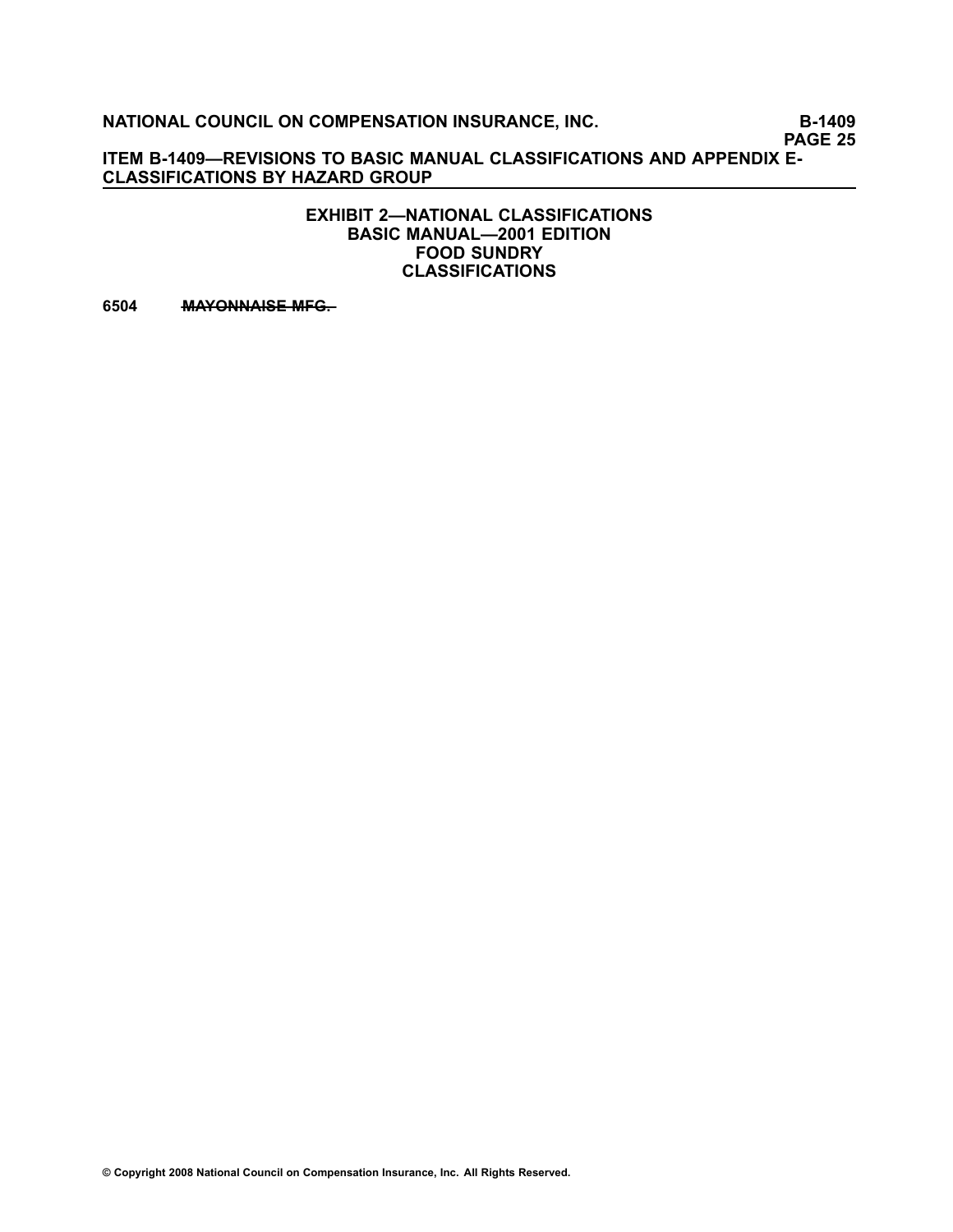**PAGE 26**

**ITEM B1409—REVISIONS TO BASIC MANUAL CLASSIFICATIONS AND APPENDIX E-CLASSIFICATIONS BY HAZARD GROUP**

> **EXHIBIT 2—NATIONAL CLASSIFICATIONS BASIC MANUAL—2001 EDITION FOOD SUNDRY CLASSIFICATIONS**

**[6504](file:///C:/manuscript/hyperlink.asp?docid=6504<?Pub & EntityName=amp>manualtitle=scopesxml) • AUT CLEANING OR SHELLING**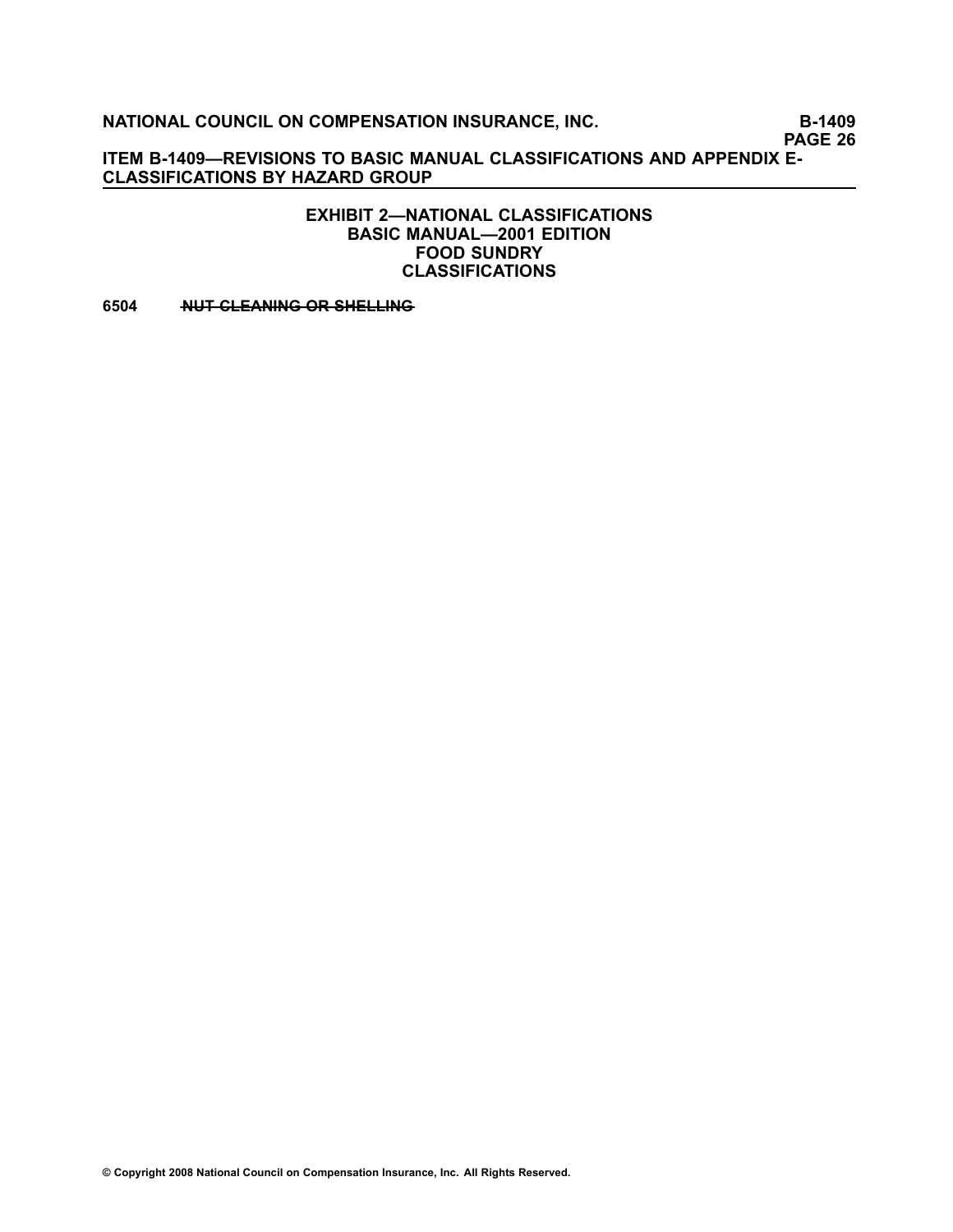**PAGE 27**

**ITEM B1409—REVISIONS TO BASIC MANUAL CLASSIFICATIONS AND APPENDIX E-CLASSIFICATIONS BY HAZARD GROUP**

> **EXHIBIT 2—NATIONAL CLASSIFICATIONS BASIC MANUAL—2001 EDITION FOOD SUNDRY CLASSIFICATIONS**

**[6504](file:///C:/manuscript/hyperlink.asp?docid=6504<?Pub & EntityName=amp>manualtitle=scopesxml) PEANUT BUTTER MFG.**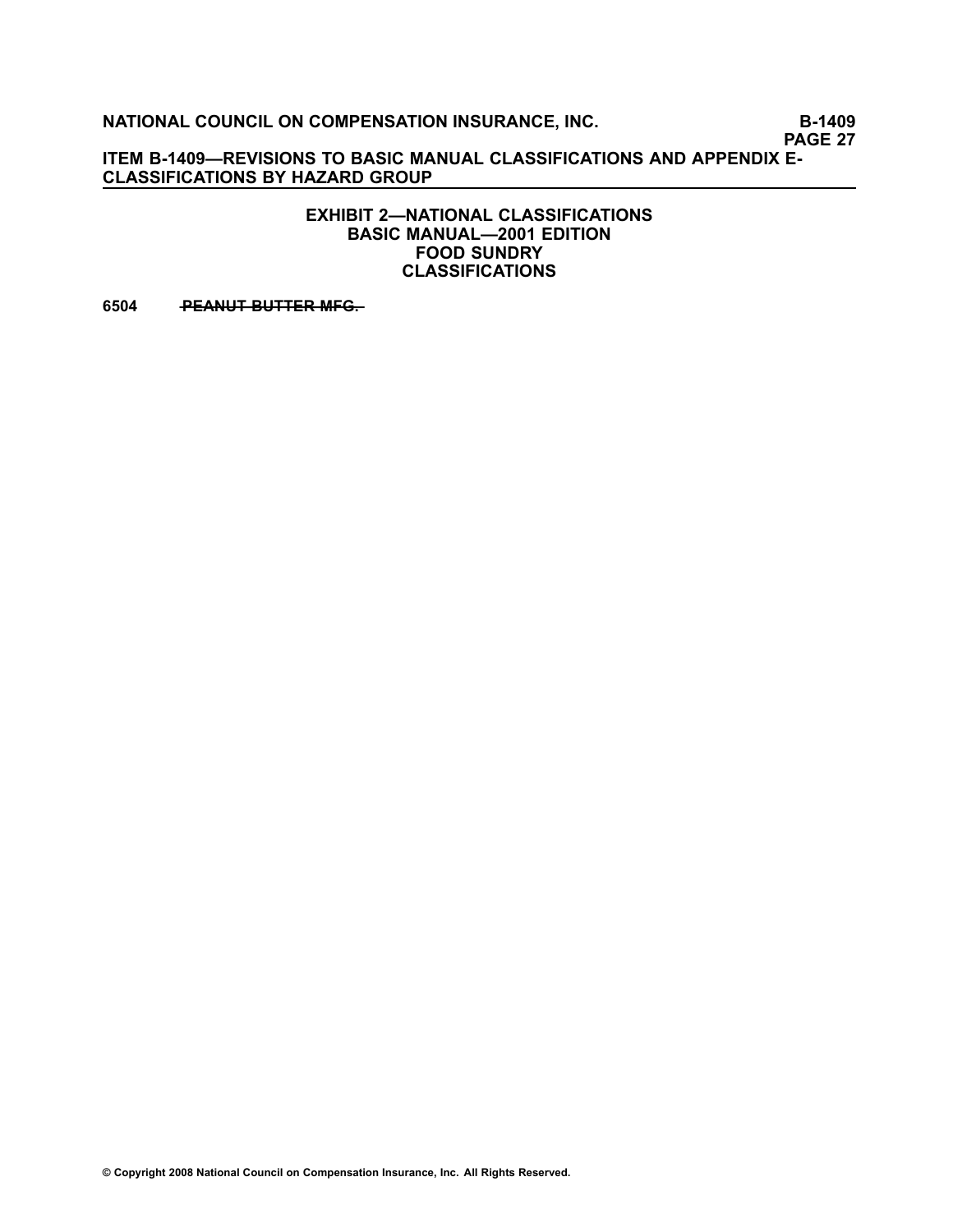**PAGE 28**

**ITEM B1409—REVISIONS TO BASIC MANUAL CLASSIFICATIONS AND APPENDIX E-CLASSIFICATIONS BY HAZARD GROUP**

> **EXHIBIT 2—NATIONAL CLASSIFICATIONS BASIC MANUAL—2001 EDITION FOOD SUNDRY CLASSIFICATIONS**

**[6504](file:///C:/manuscript/hyperlink.asp?docid=6504<?Pub & EntityName=amp>manualtitle=scopesxml)** • SPICE MILLS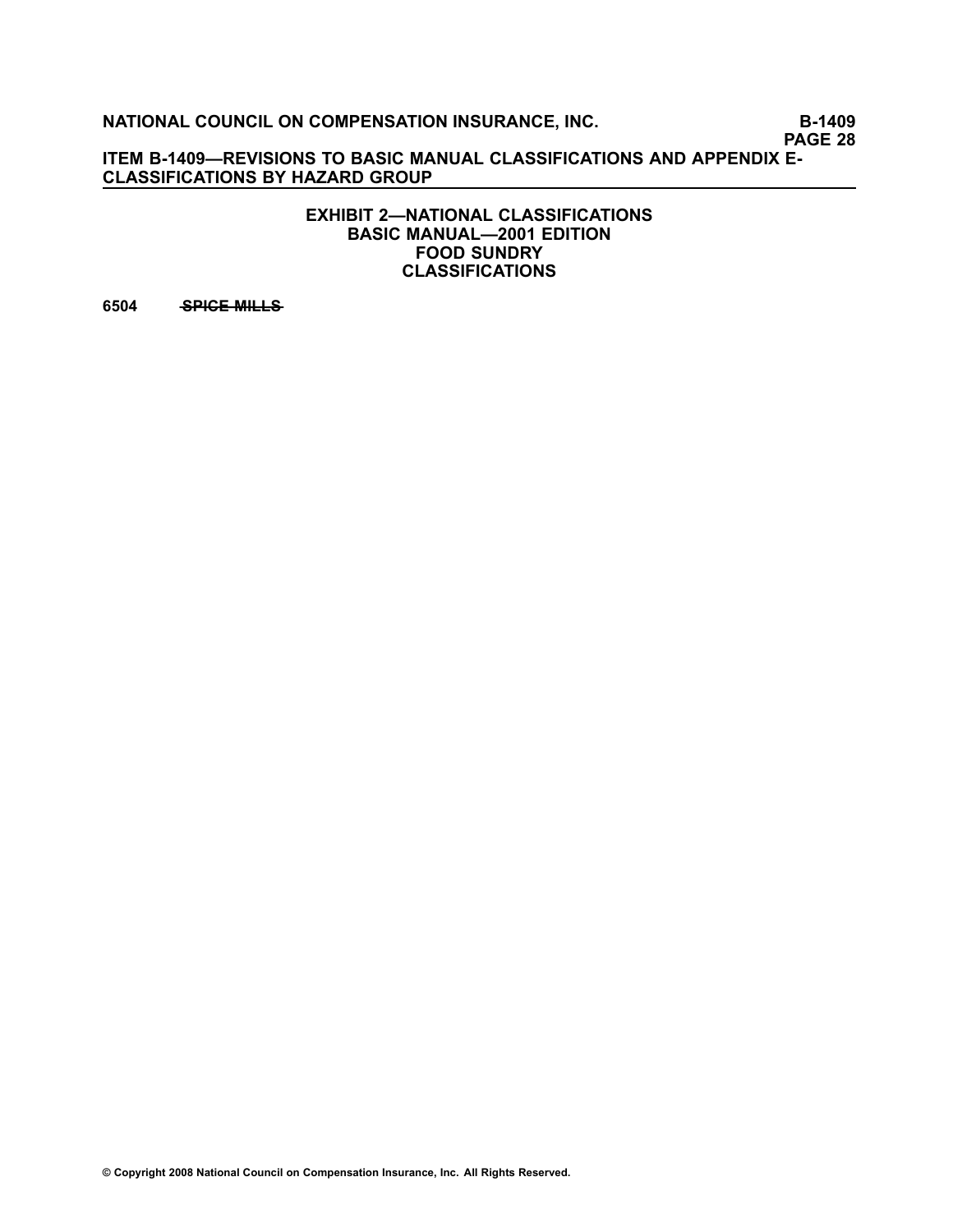**PAGE 29**

**ITEM B1409—REVISIONS TO BASIC MANUAL CLASSIFICATIONS AND APPENDIX E-CLASSIFICATIONS BY HAZARD GROUP**

> **EXHIBIT 2—NATIONAL CLASSIFICATIONS BASIC MANUAL—2001 EDITION FOOD SUNDRY CLASSIFICATIONS**

**[6504](file:///C:/manuscript/hyperlink.asp?docid=6504<?Pub & EntityName=amp>manualtitle=scopesxml) — YEAST MFG.**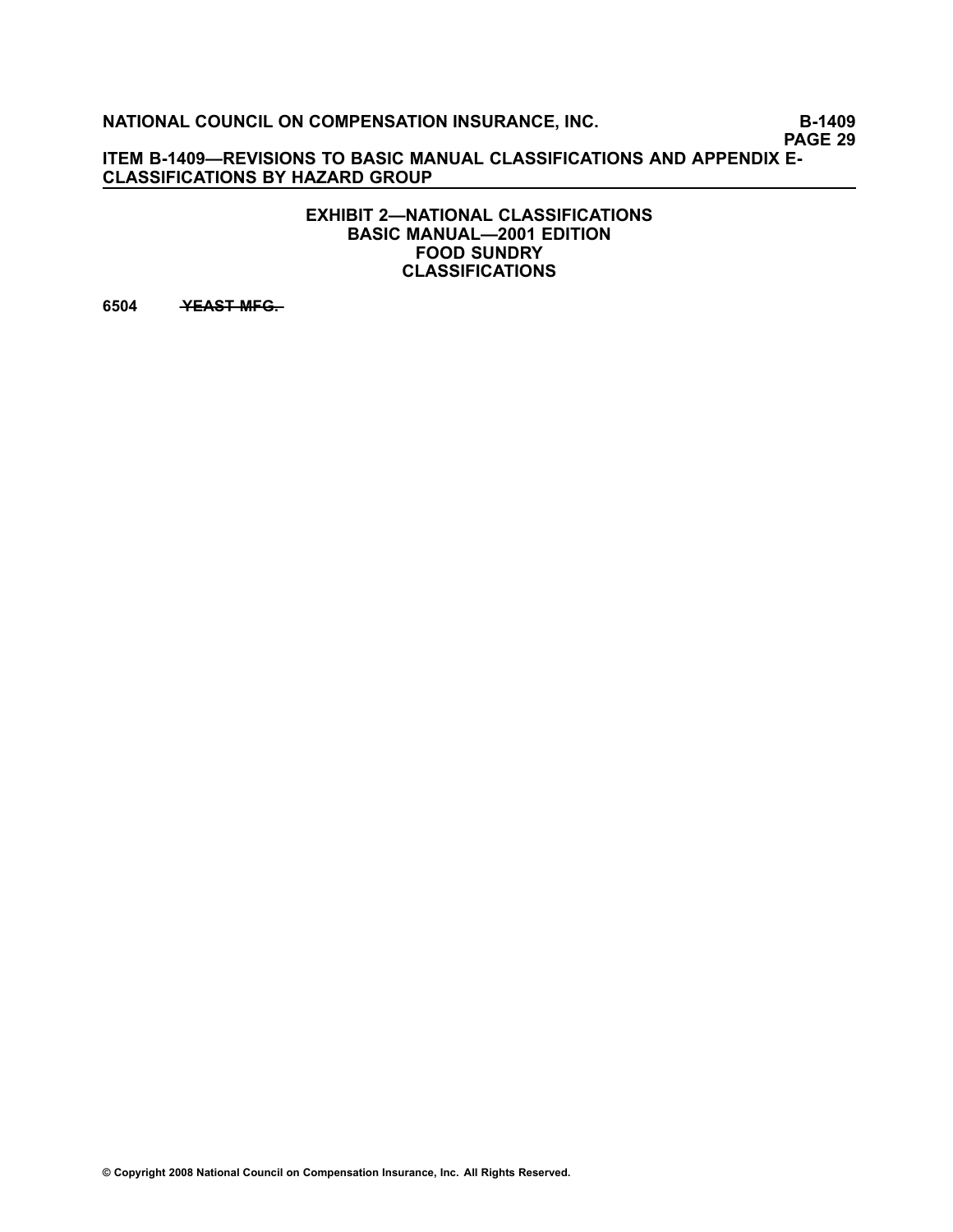**PAGE 30**

**ITEM B1409—REVISIONS TO BASIC MANUAL CLASSIFICATIONS AND APPENDIX E-CLASSIFICATIONS BY HAZARD GROUP**

### **EXHIBIT 2—NATIONAL CLASSIFICATIONS BASIC MANUAL—2001 EDITION FOOD SUNDRY CLASSIFICATIONS**

**[6503](file:///C:/manuscript/hyperlink.asp?docid=6503<?Pub & EntityName=amp>manualtitle=scopesxml) POTATO CHIP, POPCORN & SNACK CHIP MFG. NOC** All milling must be separately rated.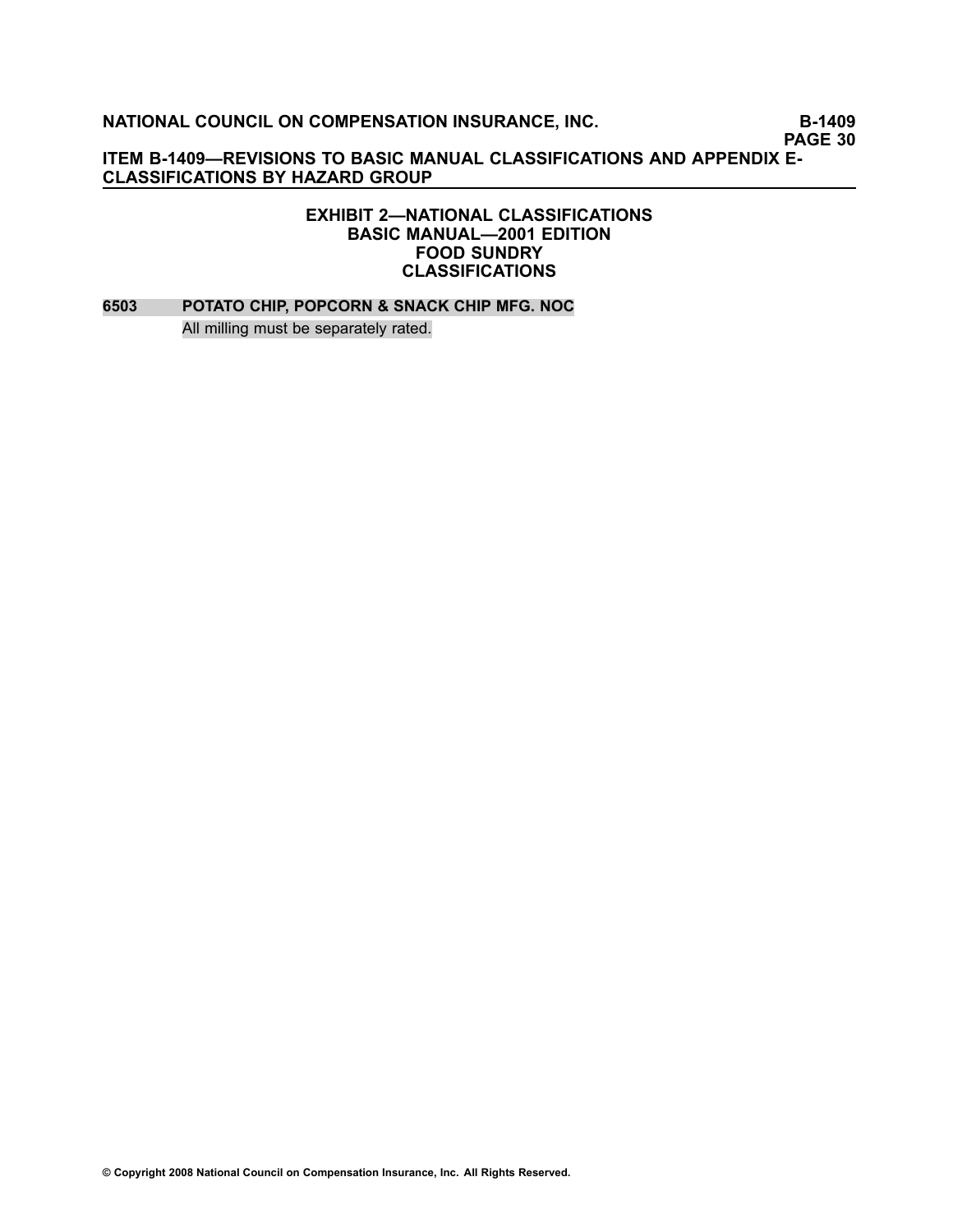**PAGE 31**

**ITEM B1409—REVISIONS TO BASIC MANUAL CLASSIFICATIONS AND APPENDIX E-CLASSIFICATIONS BY HAZARD GROUP**

> **EXHIBIT 2—NATIONAL CLASSIFICATIONS BASIC MANUAL—2001 EDITION FOOD SUNDRY CLASSIFICATIONS**

**[6504](file:///C:/manuscript/hyperlink.asp?docid=6504<?Pub & EntityName=amp>manualtitle=scopesxml) — POPCORN MFG.**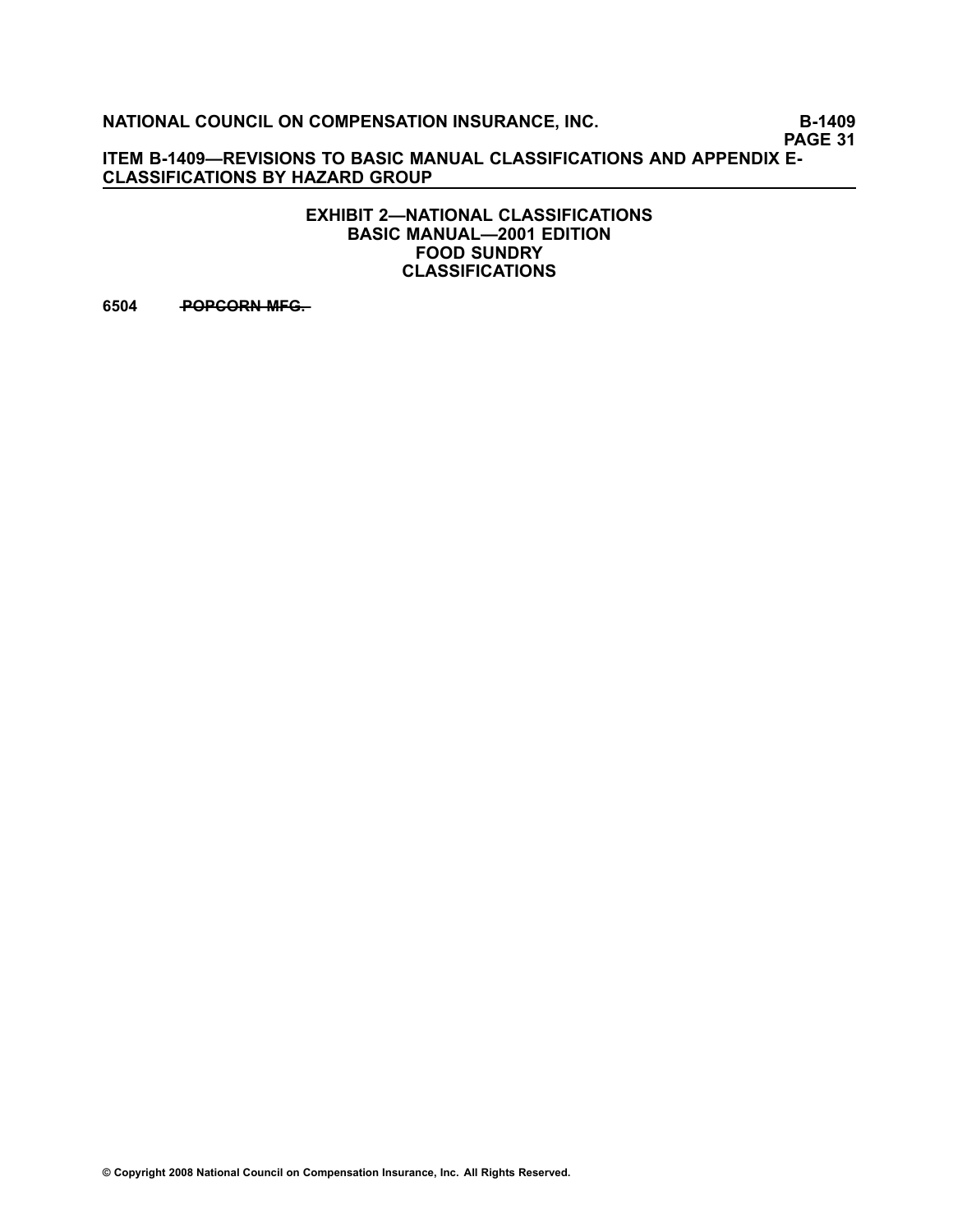**PAGE 32**

**ITEM B1409—REVISIONS TO BASIC MANUAL CLASSIFICATIONS AND APPENDIX E-CLASSIFICATIONS BY HAZARD GROUP**

> **EXHIBIT 2—NATIONAL CLASSIFICATIONS BASIC MANUAL—2001 EDITION FOOD SUNDRY CLASSIFICATIONS**

[6504](file:///C:/manuscript/hyperlink.asp?docid=6504<?Pub & EntityName=amp>manualtitle=scopesxml) **POTATO CHIP MFG.**